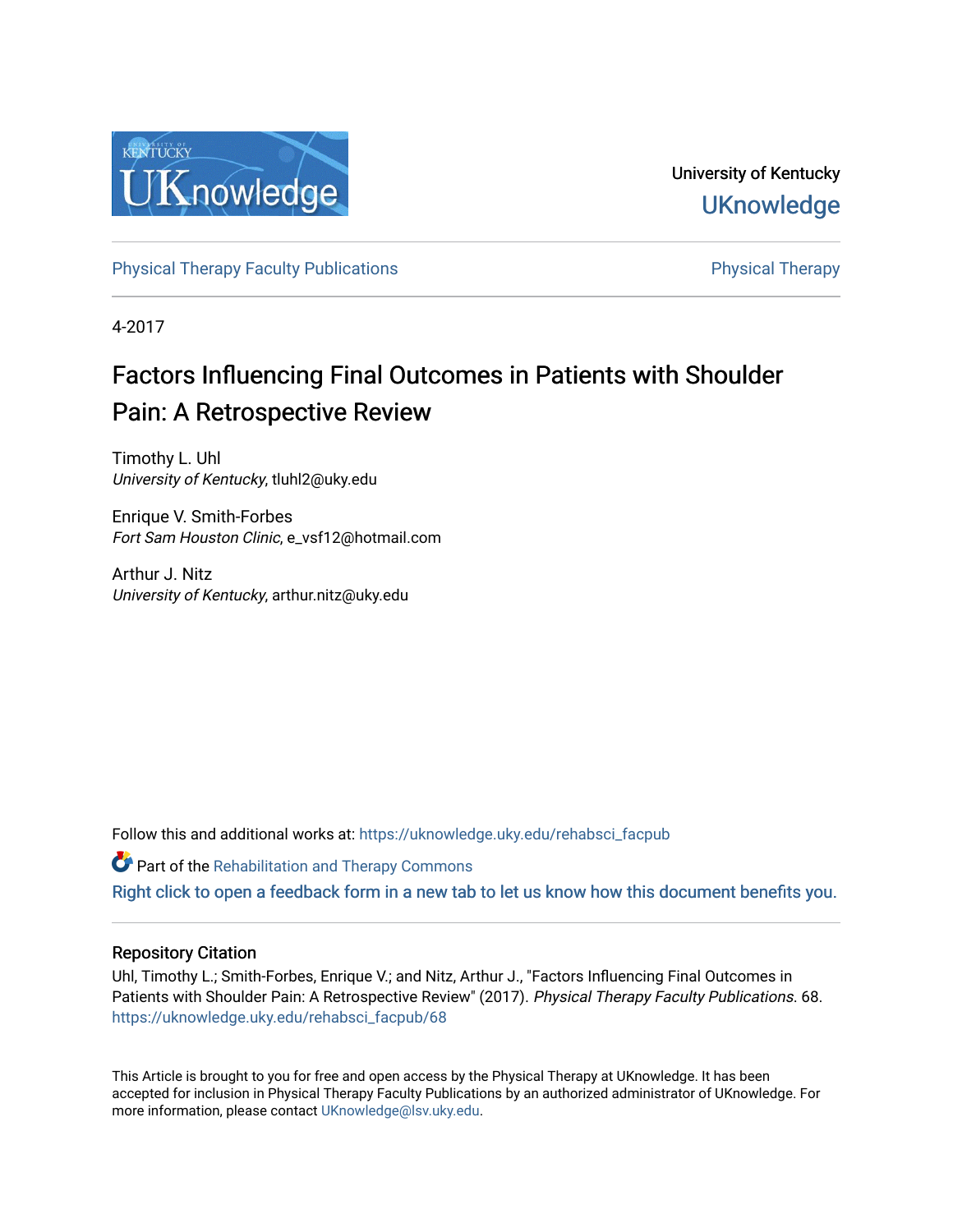# Factors Influencing Final Outcomes in Patients with Shoulder Pain: A Retrospective Review

Digital Object Identifier (DOI) https://doi.org/10.1016/j.jht.2017.04.004

## Notes/Citation Information

Published in Journal of Hand Therapy, v. 30, issue 2, p. 200-207.

© 2017 Hanley & Belfus, an imprint of Elsevier Inc.

This manuscript version is made available under the CC-BY-NC-ND 4.0 license [http://creativecommons.org/licenses/by-nc-nd/4.0/.](http://creativecommons.org/licenses/by-nc-nd/4.0/)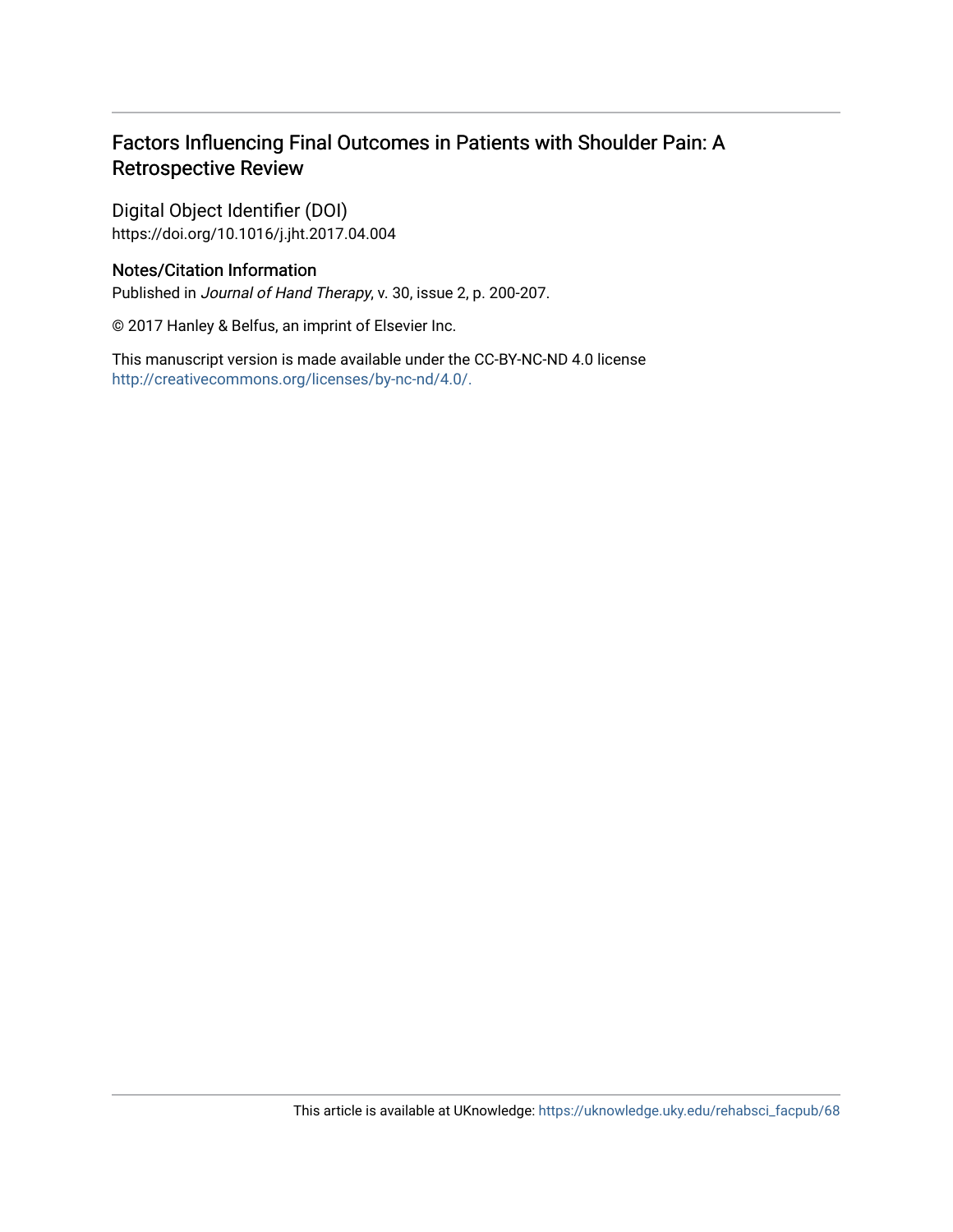- Factors Influencing Final Outcomes in Patients with Shoulder Pain: A Retrospective
- Review
-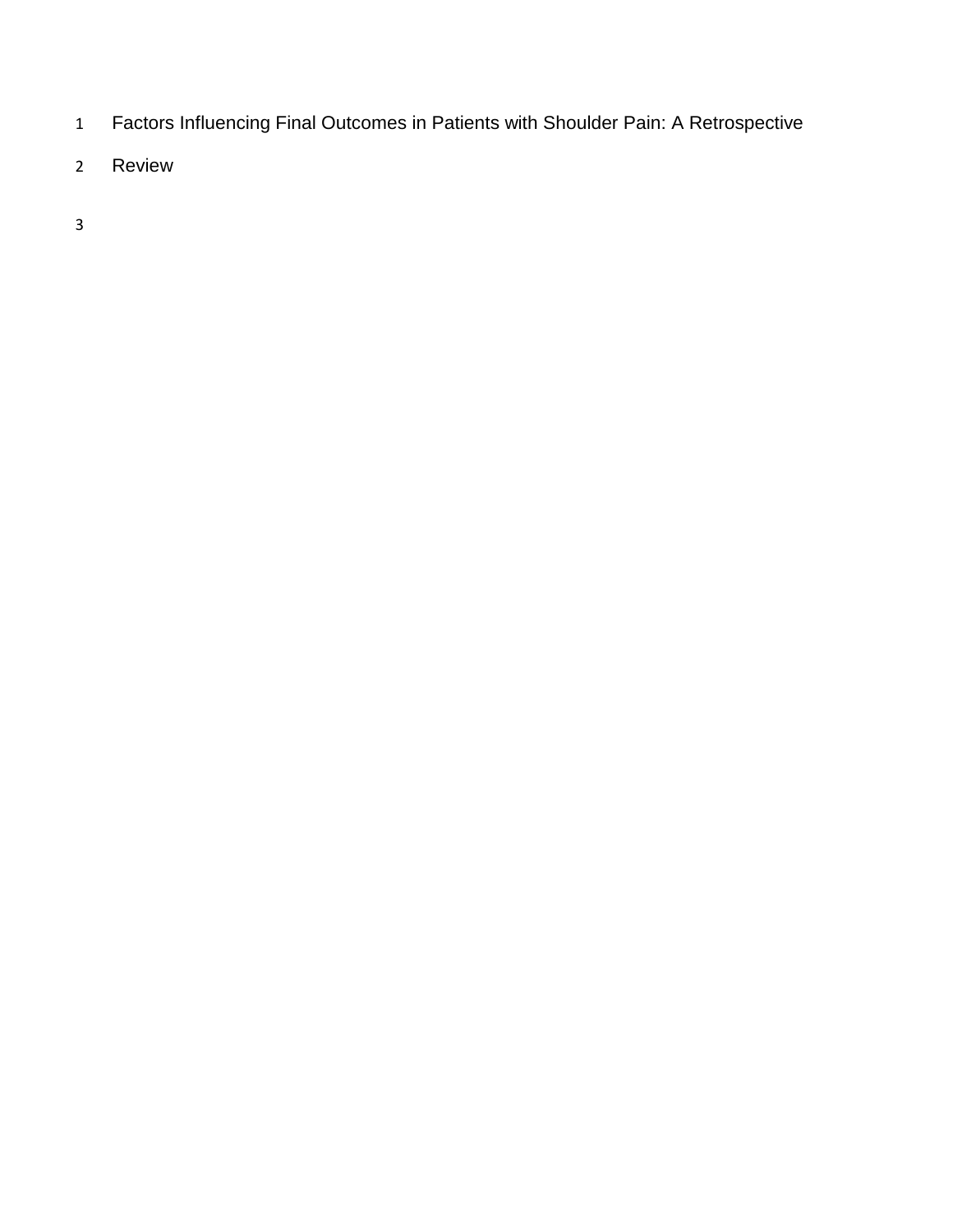## **ABSTRACT:**

## **Study Design:**

Retrospective cohort.

## **Introduction:**

- Rehabilitation interventions are commonly prescribed for patients with shoulder pain,
- but it is unclear what factors may help clinicians' prognosis for final outcomes.

## **Purpose of the Study:**

- To determine what factors are the best predictors of improved patient-reported
- outcomes at discharge in patients with shoulder pain.

#### **Methods:**

Retrospective chart review of 128 patients presenting with shoulder pain to an

- outpatient physical therapy clinic. Chart review captured data regarding patient
- demographics, treatment interventions, patient history, and patient-reported outcome
- scores. The primary dependent variable was the overall change score of the
- QuickDASH (initial discharge). Thirty-eight predictor variables were entered into a
- forward stepwise multivariate linear regression model to determine which variables and
- to what degree contributed to the dependent variable.

## **Results**:

22 The linear regression model identified five predictor variables that yielded an  $R = .74$ 23 and adjusted  $R^2 = .538$  (P < .001). The five predictor variables identified in order of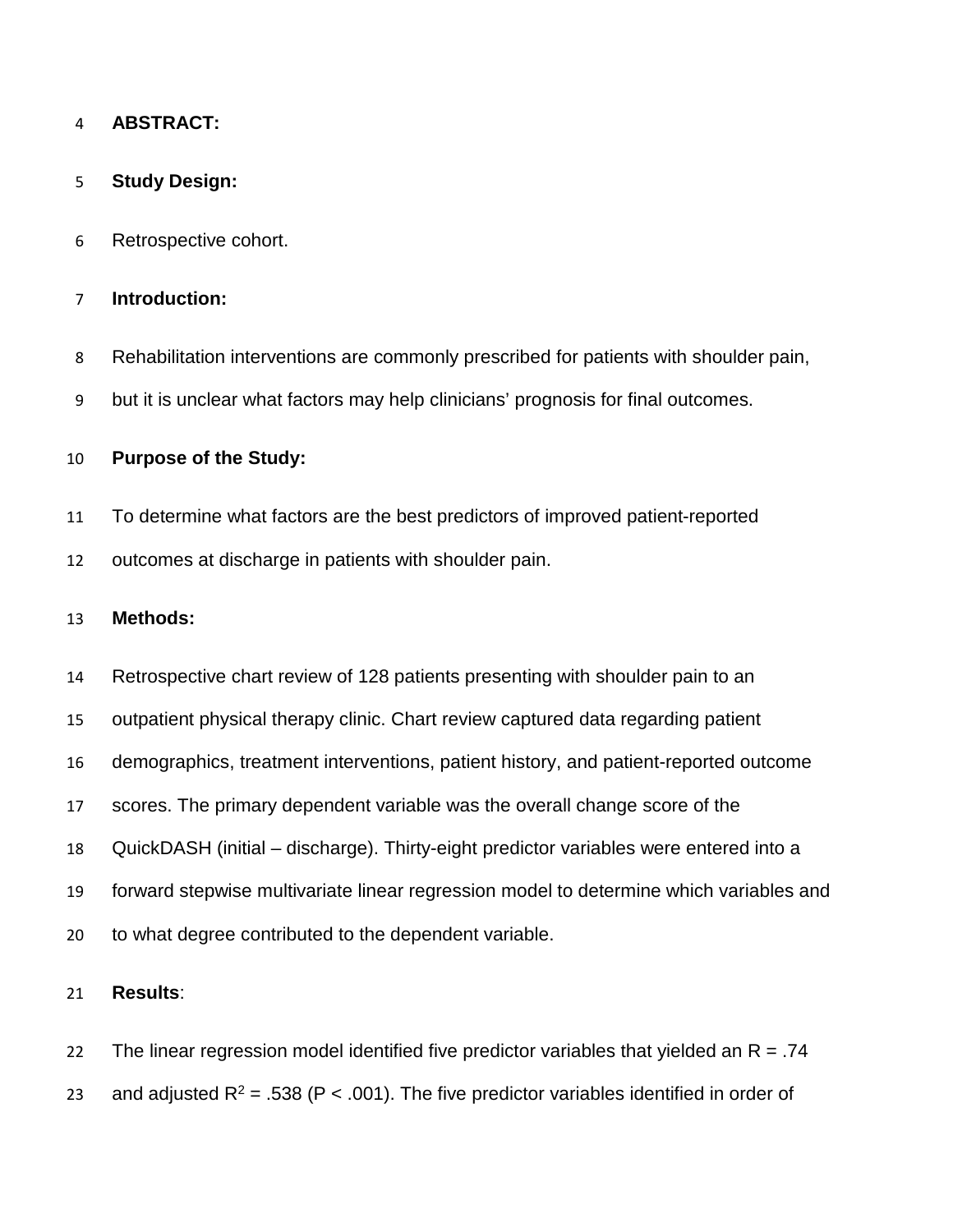- 24 explained variance are QuickDASH change at the 5<sup>th</sup> visit, a total number of visits, initial
- QuickDASH score, scapular retraction exercise, and age.
- **Discussion:** Early change scores, equal to minimal detectable change scores on
- patient-reported outcomes appear to be strong indicators that patients with shoulder
- pain are on a positive trajectory to benefit from rehabilitation.

## **Conclusion:**

- Using patient-reported outcomes throughout care, not just at the start and end of care,
- will provide therapist feedback regarding patient's progress and indicate treatment
- effectiveness.
- Keywords: Patient-reported outcome, QuickDASH, physical therapy, prognosis

## **Levels of Evidence: Level:** 4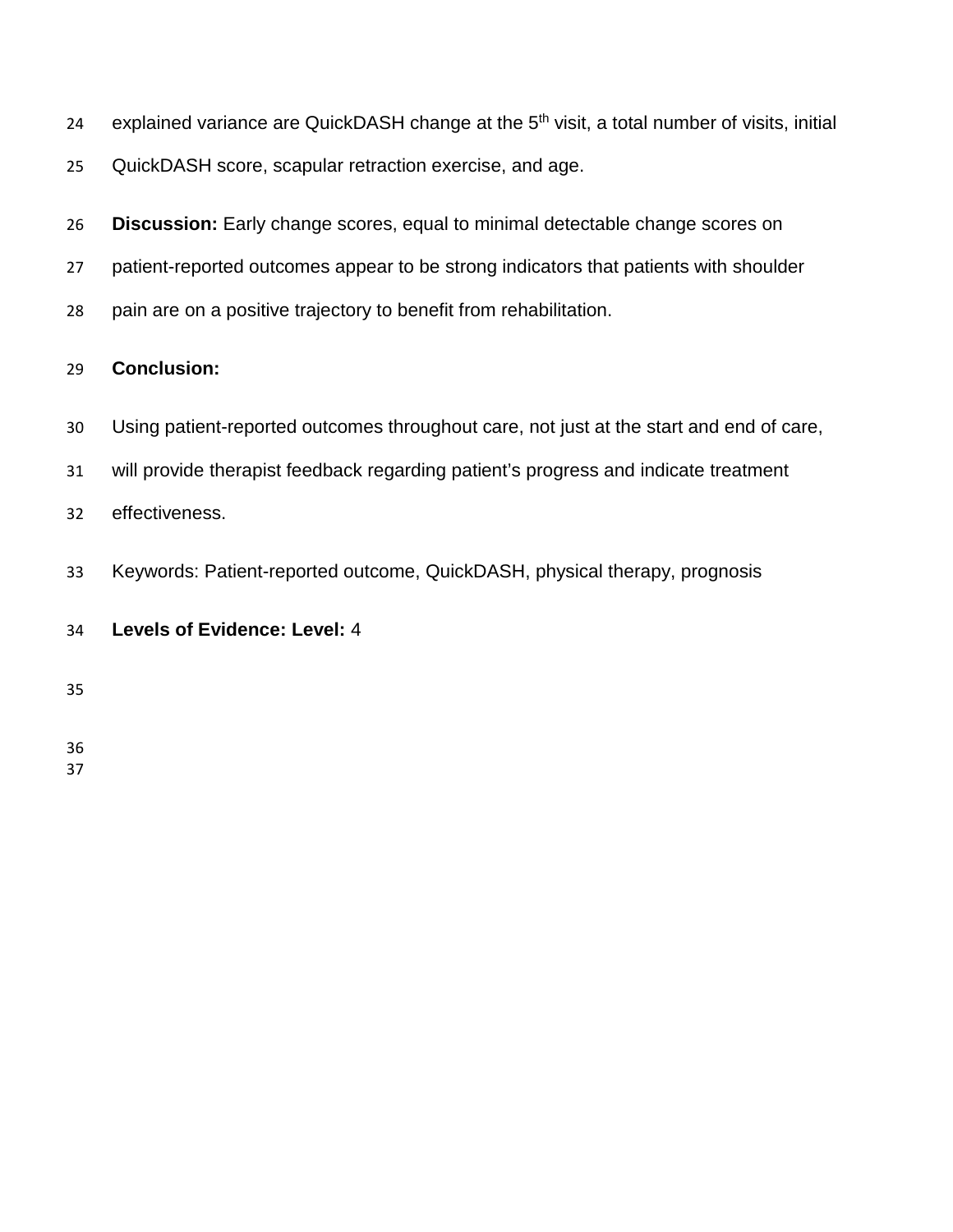- **1.0 Introduction:**
- 

 Shoulder pain is a common and debilitating diagnosis in health care with a 1-year 41 prevalence reaching up to 47% in the adult population.<sup>1</sup> It is second, only to low back 42 pain in prevalence of musculoskeletal conditions for those seeking care.<sup>2</sup> Shoulder pain is often associated with unfavorable outcomes with roughly 40-50% of all new episodes of shoulder pain patients presenting to a primary care setting, who still report symptoms 45 6 to 12 months later. $3-5$ 

 Research to determine which interventions and factors contribute to positive outcomes with rehabilitation intervention is growing but is inconsistent. A systematic search of the literature identified 16 studies that focused on the prognosis of shoulder 50 disorders; only six, were designated as "high quality".<sup>6</sup> Strong evidence exists that high pain intensity and middle age (45-54) are associated with poor outcomes. There is moderate evidence that prognostic factors for shoulder pain such as long duration of complaints, and high disability score at baseline predict a poor outcome in primary 54 care. 6-8 Many prognostic factors were considered in these 16 studies such as sex, mechanism of injury, psychological factors, work demands, anatomical factors and 56 impairments of motion and strength. However the vast majority of the prognostic factors were identified only at baseline.

 There is compelling evidence in the literature indicating exercise and patient education decreases pain and improves function at short-term and long-term follow-up 60 for patients with impingement syndrome.<sup>9, 10</sup> Additional interventions such as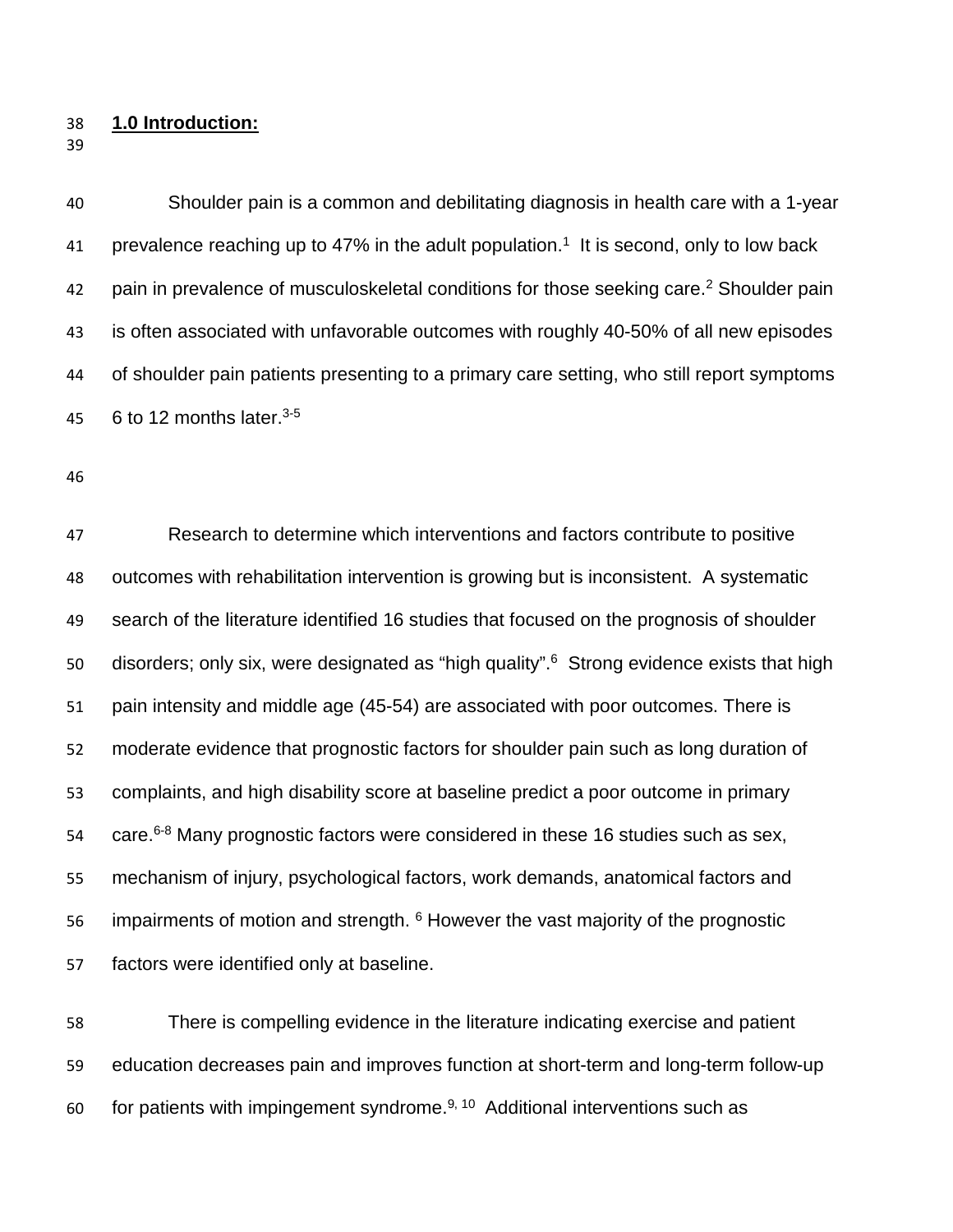mobilization, modalities, and stretching interventions are commonly used to treat shoulder impingement syndrome with limited evidence to support their use.<sup>11</sup> Clinicians are often faced with questions relating to identifying prognostic factors that will determine a patient's positive outcome. Treatment approaches may vary based on the presence or absence of a number of prognostic factors. There are a many factors related to history, co-morbidities, psychological state, physical impairments, work demands, physical examination findings and patient self-report perceptions of function that can contribute to a patient's outcome. It is not known how much each of these items is weighted in contributing to a patient's prognosis.

 The role of early response to rehabilitation has demonstrated limited evidence in predicting long-term outcomes. Researchers investigated the effects of early self- reported changes in levels of disability and pain levels in patients with acute back pain seeking chiropractic care.<sup>12</sup> Axen et al.,<sup>12</sup> found that improvement in pain and disability after visit 2 increased the odds of a positive treatment outcome by an 2.9 odds ratio compared to patients with no improvement. This response was further investigated in 2422 patients presenting with multiple musculoskeletal conditions to chiropractors in the 77 United Kingdom over an 8 year period.<sup>13</sup> The best predictor of a positive outcome at the tenth visit in those patients with persistent musculoskeletal pain was self-reported improvement by the fifth visit. These authors suggested that early changes may be more important as predictors in musculoskeletal conditions than variables measured at 81 baseline.<sup>13</sup>

82 It is hoped that the acquired knowledge of the prognostic factors that contribute to the successful outcomes of patients with shoulder pain will help provide more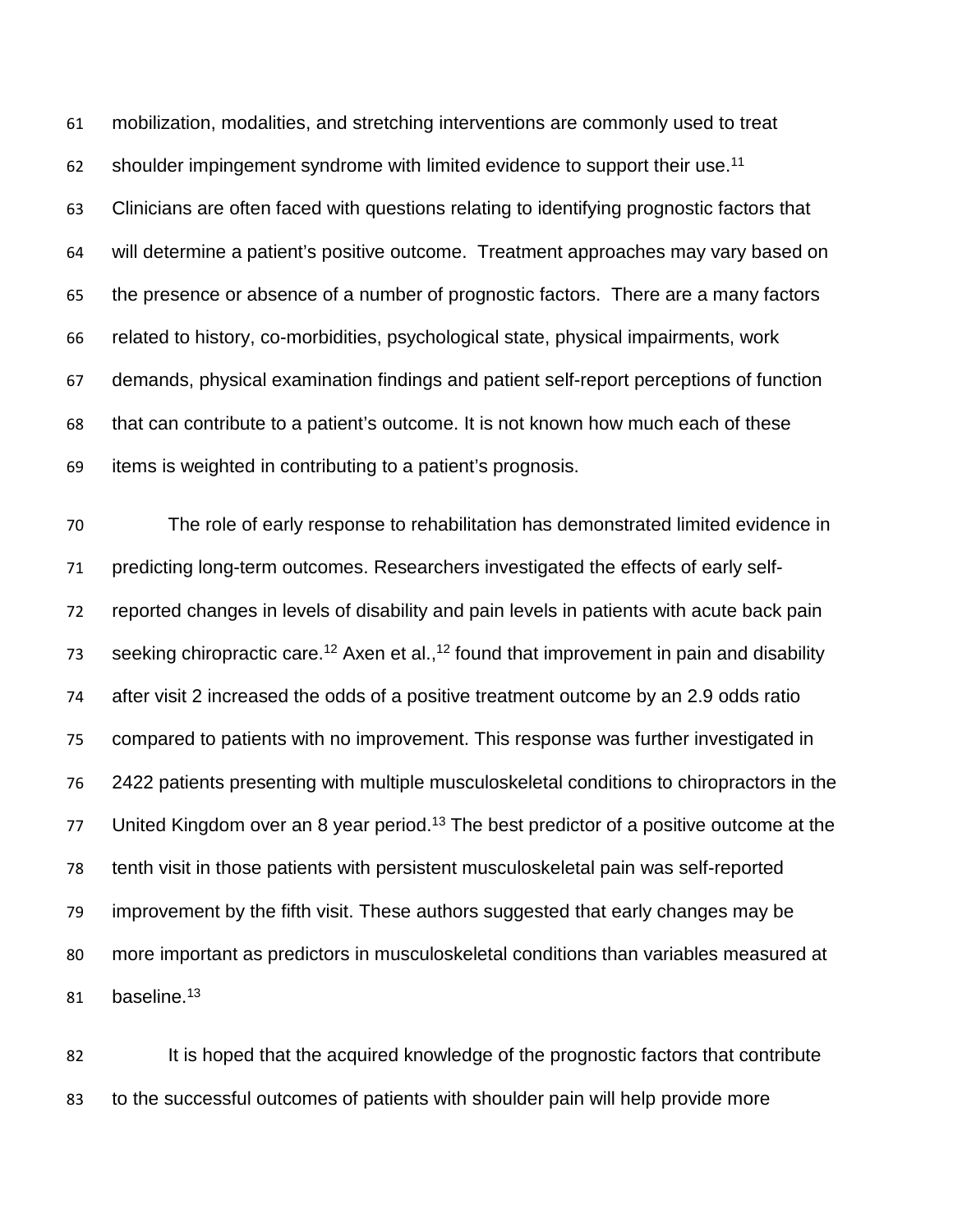informed clinical decision-making among health care practitioners. The gained information can be provided to patients regarding their plan of care and opportunity for a successful outcome. Based on the previous research we sought to be as inclusive as possible in retrospectively examining the charts plus our own clinical observations led us to incorporate the early treatment interventions and change scores of patient-self reports as prognostic factors accounting for the large number of factors used in this study. The objective of this study was to determine what factors are associated with a positive outcome in patients with shoulder pain presenting to a physical therapy clinic in a general orthopedic practice population. Specifically, we sought to identify which early interventions, historical presentation, and demographic variables are most associated with contributing to a positive outcome in patients presenting with shoulder pain.

#### **2.0 Methods**

 We conducted a retrospective study involving patients presenting to a single outpatient physical therapy clinic with shoulder pain between the years 2008-2010. The outpatient clinic was located in the southern region of the United States representing a typical general outpatient orthopedic clinic seeking care for shoulder pain. This clinic had instituted patient-reported outcome data collection as a standard operating procedure in the fall of 2006. This clinic used the QuickDASH to track disability scores for upper extremity injuries. Subject data was obtained by performing systematic chart reviews of patients with shoulder pain. Data was subsequently entered into an SPSS version 22 (IBM, Armonk, NY) for statistical analysis. The retrospective chart review was approved by the university's institution review board, IRB# 10-0765-X1B before initiation of this study.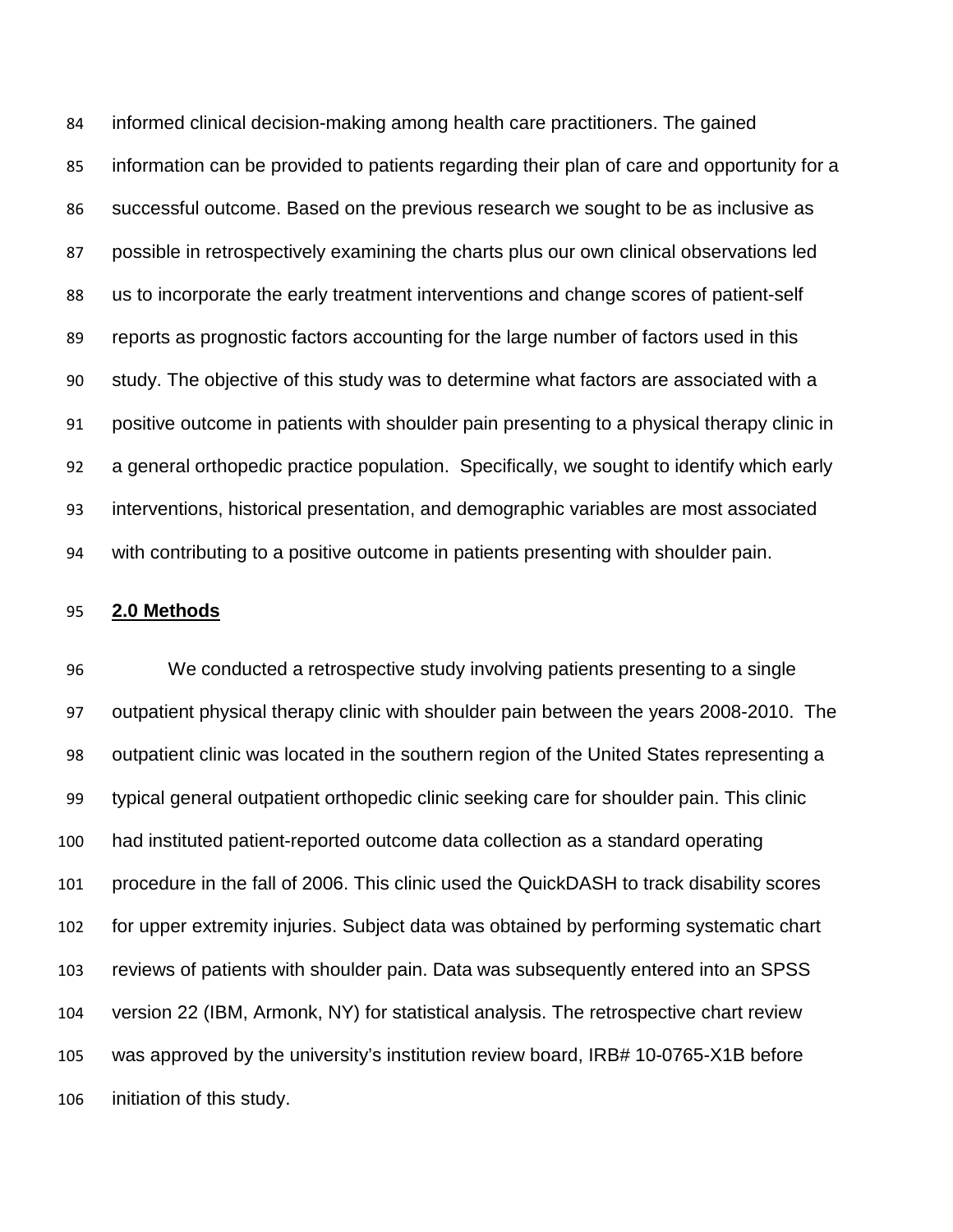The QuickDASH is a shortened version of the original disability of the arm, 108 shoulder and hand (DASH) questionnaire.<sup>14</sup> The QuickDASH is an 11 item disability scale ranging from 0 reflecting no disability to 100 indicating severe disability and has 110 been found to be highly correlated with the full DASH.<sup>14</sup> The QuickDASH has 111 demonstrated excellent reliability in patients with shoulder pain (ICC =  $0.90$ ) with minimal detectable change (MDC) = 11.2 and minimally clinically important differences 113 (MCID) =8 in patients with shoulder pain.<sup>15</sup>

## **2.1 Subjects**

 Two hundred eighty-nine patient charts were reviewed. Potential subjects were excluded from analysis if any of the following were present: a history of shoulder surgery (n=12), neurological involvement (n=26), shoulder instability (n=6), severe loss of motion, suggesting adhesive capsulitis (n=57) or a positive lag sign, suggesting rotator cuff tear (n=1) and if the QuickDASH score at visit 5 was not recorded (n=8). One hundred seventy-nine patient charts were available to extract data. Neurological involvement was identified by an abnormal dermatome, myotome or deep tendon reflex 122 test.<sup>16</sup> A positive apprehension sign, anterior or posterior drawer test was considered 123 indicative of shoulder instability.<sup>17</sup> Severe loss of motion was found to be present if the 124 patient lacked greater than 50% of the normal physiologic range of motion.<sup>18</sup> Finally, 125 lag signs included a positive drop arm test, lift off test or external rotation lag sign.<sup>17</sup>

 The terminology of shoulder pain was used in this study as this was a retrospective review and all patients were not screened with a standard evaluation for a particular pathology. We made an effort to exclude patients reporting history or physical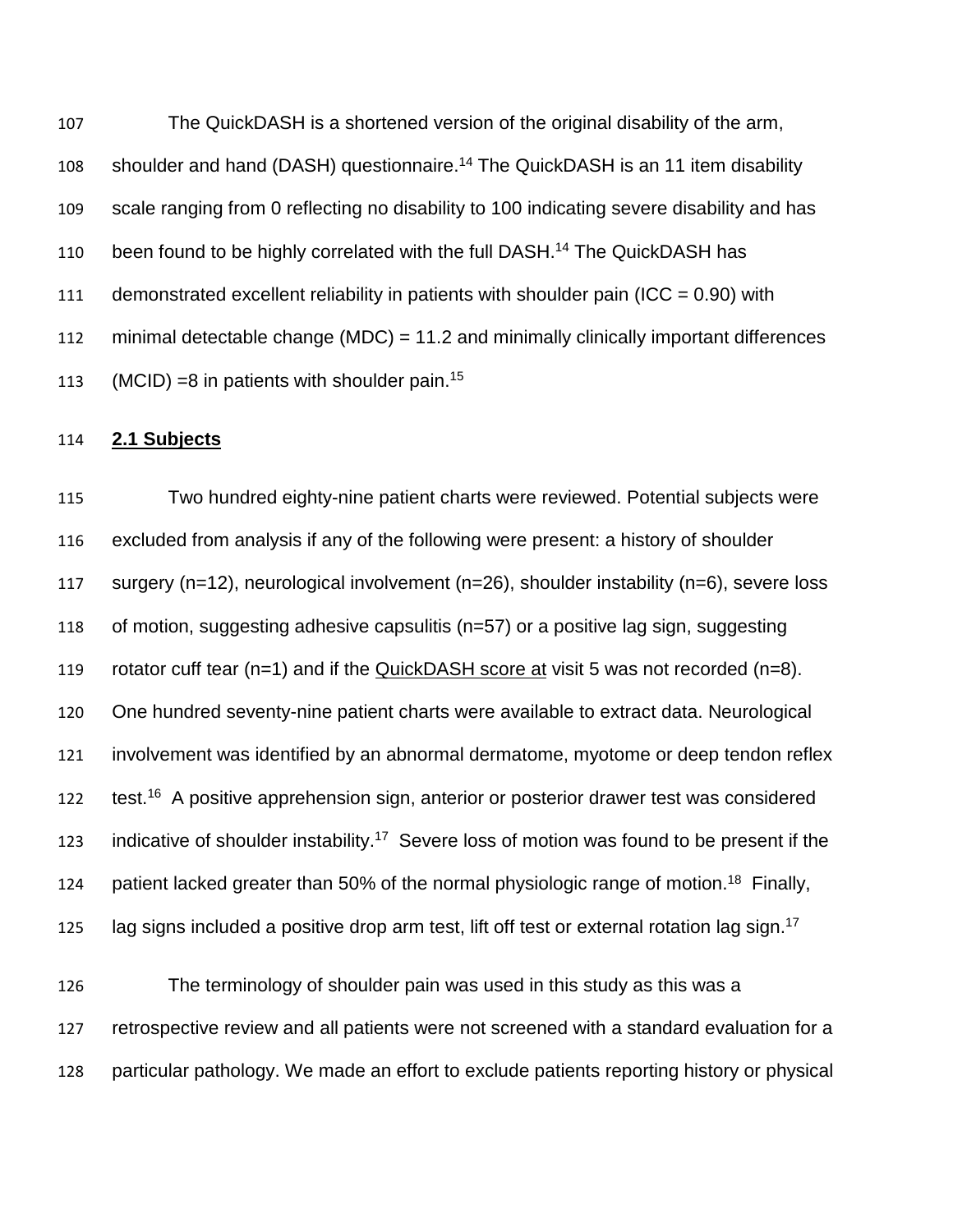examination findings consistent with instability, adhesive capsulitis, neurological involvement, and rotator cuff tears, presuming the remaining patients are likely to have 131 rotator cuff impingement, the most common diagnosis in patients with shoulder pain.<sup>19,</sup>  $22<sup>20</sup>$  There is a strong bias that most of these patients had some level of rotator cuff 133 inflammation or impingement which is challenging to classify.<sup>21</sup> We were unable to confirm this diagnosis, therefore the terminology of shoulder pain was retained for this study.

## **2.2 Chart Review Procedures**

 Patient charts were systematically reviewed extracting information regarding exclusion criterion (5 variables), treatment received in first 5 visits (20 variables), treatment frequency (2 variables) demographical information (4 variables), comorbidities (4 variables), historical data (4 variables), physical examination (2 variables) and QuickDASH scores at three time points (initial, visit 5, and discharge). The dependent variable is the Overall QuickDASH change score which was calculated from the change between the initial and discharge QuickDASH scores. The QuickDASH change score at 144 the  $5<sup>th</sup>$  visit was calculated as the difference between the initial and visit 5 QuickDASH scores. Nine continuous predictor variable were extracted: age, height, weight, duration of symptoms, pain levels, treatment frequency, the total number of treatments, initial 147 QuickDASH score, change at 5<sup>th</sup> visit QuickDASH score. Descriptive analysis of continuous data is presented with mean and 95% confidence intervals in Table 1. Nine binomial variables were extracted as present or absent and coded as 1 or 0,

respectively. The chart was reviewed for the presence of four comorbidities; history of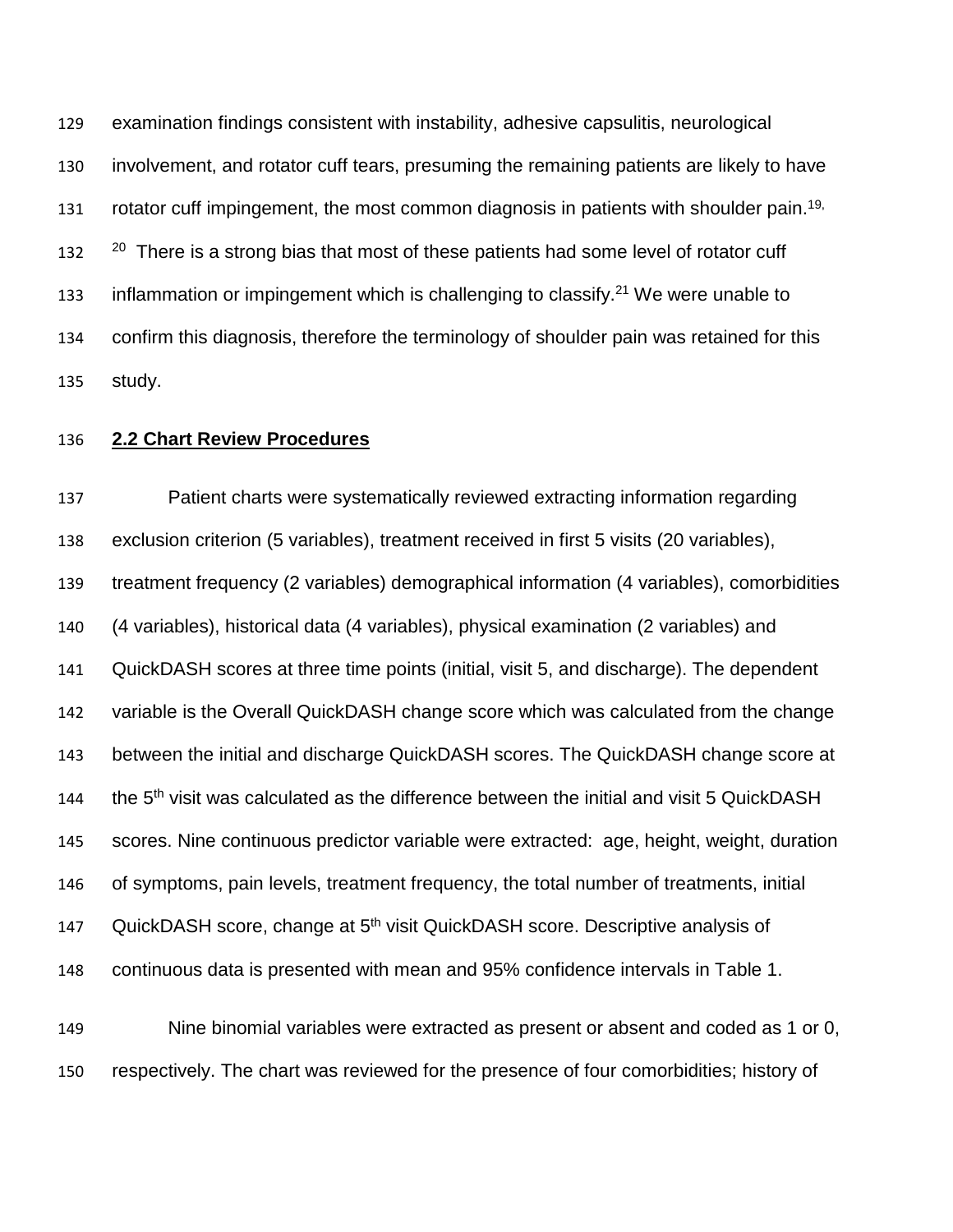cancer, use of tobacco, use of alcohol, history of diabetes. These were the primary comorbidities filled out on the standard medical history form completed by patients at intake. Additionally, four historical variables, previous injury in the shoulder and work- related injury were coded on the excel spreadsheet. The last two binomial variables 155 coded were mechanism of injury atraumatic  $= 1$ , and traumatic  $= 0$  and sex was coded as 1 for males and 0 for females. The final variable from physical examination was the presence of limited elevation which was coded as present if the chart record indicated shoulder elevation less than 140° on the involved shoulder. This value was used based 159 on previous research identifying  $156 \pm 12^{\circ}$  as typical flexion available in patients with 160 shoulder pain.<sup>22</sup> The value of 140 was decided upon based on measurement error 161 ranging from 3-7 $^{\circ}$  around 144 $^{\circ}$ .<sup>22</sup> The frequency count of all these potential predictor variables are presented in Table 1.

## **2.3 Treatment Variable Descriptions**

 The therapist providing treatment recorded the specific modality, if applied, for each treatment and pertinent details of that application including number of minutes applied, specific anatomical site of application and numerical settings on the machine where applicable which is the standard practice for this clinic and is useful for subsequent treatments. The twenty treatment predictor variables were treated as continuous data ranging from 0 to 5 depending on the number of treatments received during the first five visits for the purposes of this project. For example, if a patient received an ultrasound three times during first five treatments they would be coded as three in the ultrasound variable. A zero would be coded in a treatment variable if nowhere in the notes was there an indication that a patient received a particular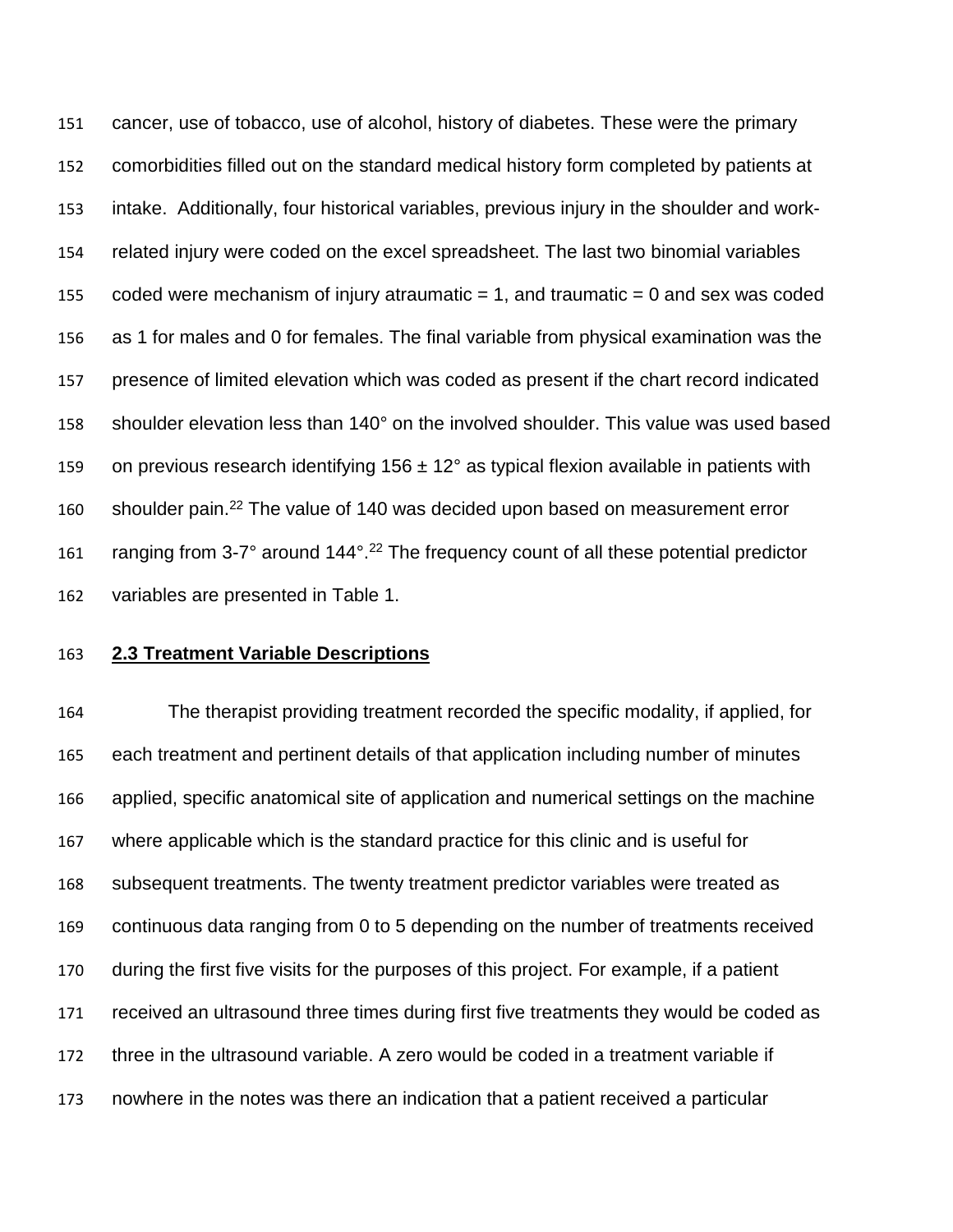intervention. The mean, 95% confidence interval, and frequency counts for each treatment category are presented in Table 1. This study only recorded data from the first five visits as our primary interest was how early interventions and early QuickDASH change scores would affect final outcomes. Previous research had demonstrated dramatic changes early during intervention, which was consistent with our clinical observations.<sup>23</sup>

 Treatment counts were used in this study as this was a retrospective study. The specific parameters of each treatment were not documented and varied between therapists based on individual therapist clinical decisions for their patient. We chose to use treatment counts to document what occurs in a typical rehabilitation intervention for shoulder pain. Ideally, having a standard treatment protocol for all patients would have strengthened the study but this would not represent what is typically occurring in outpatient physical therapy clinic with multiple therapists treating patients. Five treatment modalities were recorded to indicate if a patient either did or did not receive the intervention as part of their treatment for each of the five visits. The modality had to be directed to the shoulder to be counted. Manual therapy interventions were categorized into three variables. Spine mobilizations were treatment interventions directed at cervical and thoracic joints regardless of the intensity of the mobilization. Glenohumeral mobilization was manual therapy treatment to gain range of motion in any direction of the shoulder regardless of the intensity. Soft-tissue mobilization was a massage or myofascial release techniques directed at surrounding shoulder and scapular musculature. Various exercises were prescribed so instead of specifying each exercise we categorized exercises into eleven components based on mode and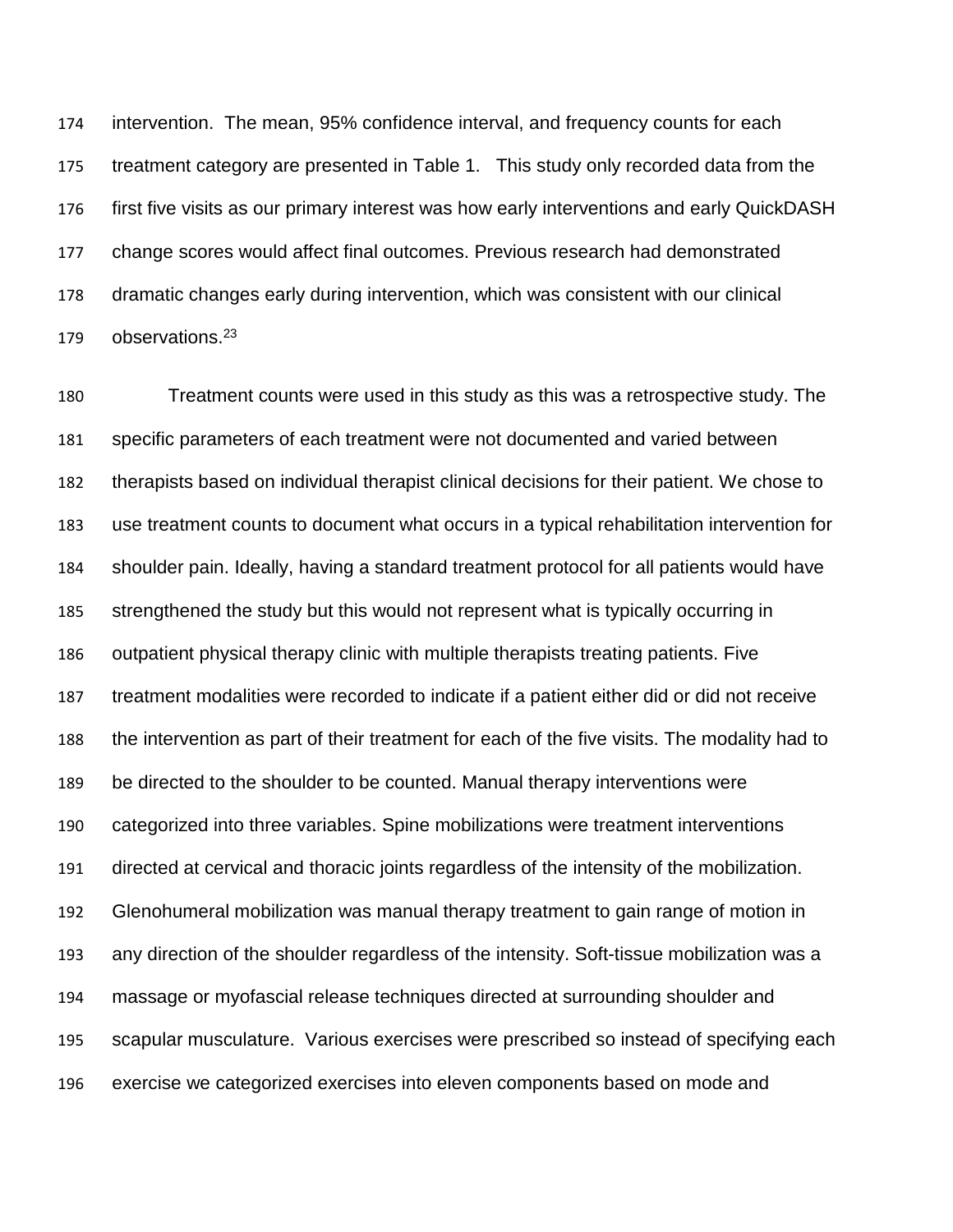direction. The mode was either passive range of motion (PROM), active assistive range of motion (AAROM), or resistive range of motion (RROM). The three primary directions identified were flexion regardless of the plane of elevation, internal and external rotation irrespective of the amount of arm abduction. Strengthening exercises at this clinic focused on scapular exercises, so two additional categories of RROM were added for scapular protraction and retraction: exercises representing scapular punches and pinches using various resistive loads. Education regarding postural correction for forward head or shoulders was counted as a postural exercise intervention.

 When examining the data entered into the excel spreadsheet 51 subjects had at least one missing predictor variable, therefore, these subject were removed, leaving 128 subjects available for the forward stepwise regression model.

<<Insert Table 1>>

## **2.4 Data Analysis**

 A multivariate linear regression analysis was conducted to determine which of the 38 predictor variables were most prognostic in estimating final outcome on the QuickDASH score. The outcome or dependent variable (Y) was the overall QuickDASH change score. The predictor variables were entered into a forward stepwise linear regression using SPSS version 22 (IBM, Corporation, Armonk NY). A forward stepwise method places the predictor variable with the highest correlated to the outcome variable 216 into the equation first. A p-value of  $\leq$  .05 was required for a predictor variable to enter the equation at each step requiring that the addition of other predictor variables had to contribute to estimating the outcome variable significantly. Additionally, at each step a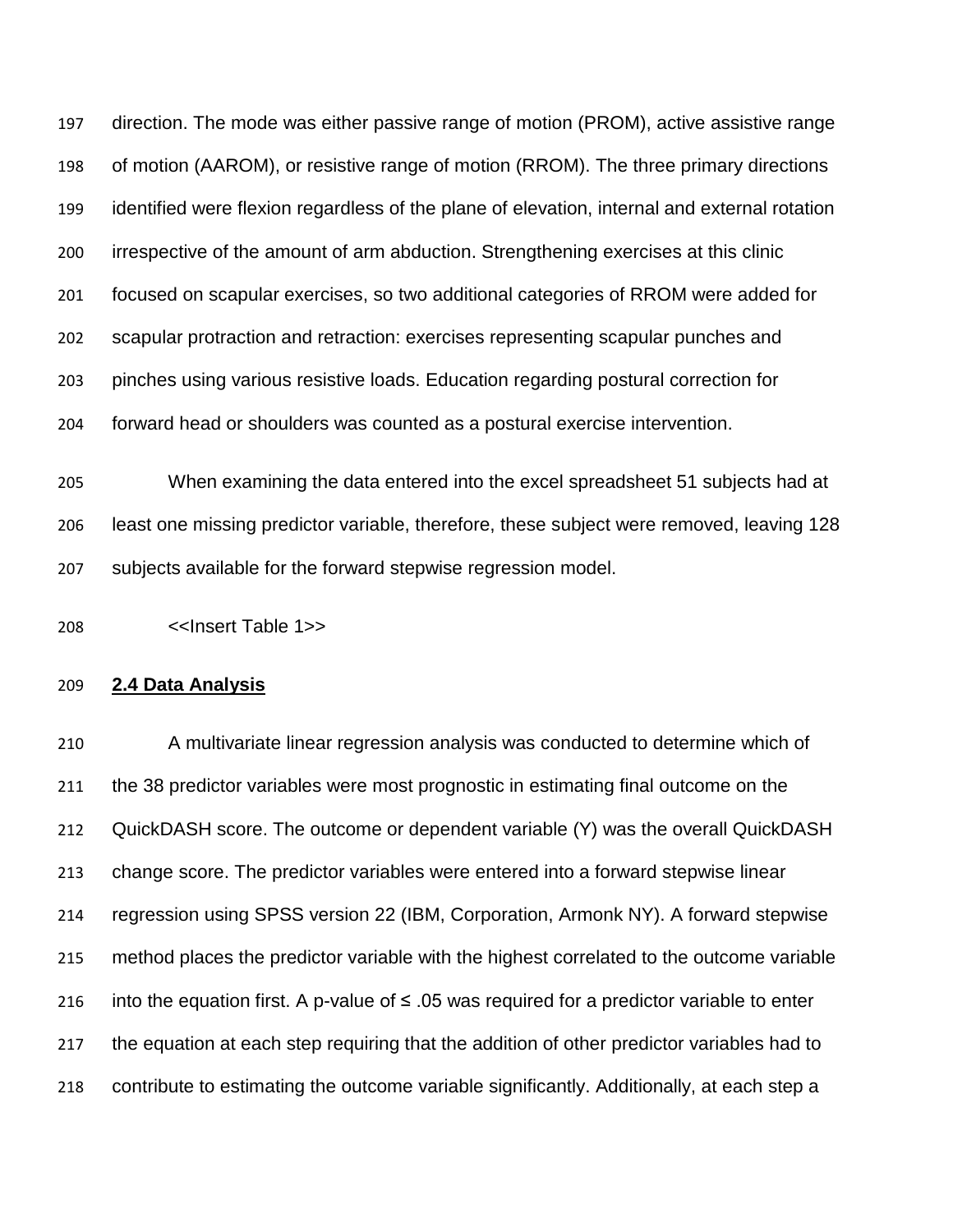219 p-value ≥ 0.1 was used to remove a predictor variable that exceeded this value at each 220 step in developing the regression model. The adjusted  $R<sup>2</sup>$  value was determined at each step to evaluate the explained variance by the predictor variables. The variable inflation factor was monitored at each step to assure predictor variables entered were not highly correlated and identify potential multicollinearity between predictor variables added to the equation.

#### **3.0 Results**

226 The multivariate linear regression analysis revealed a model with an adjusted  $\mathsf{R}^2$  $= .538$  (P  $< .001$ ) accounting for 5 variables entered into the equation. (Table 2) The five variables in order were QuickDASH change score at 5 visits, Total visits, Initial QuickDASH score, RROM Scapular retraction, and Age. The resulting regression equation was able to account for approximately half of the variance of the change in perceived level of disability measured by the QuickDASH in patients with shoulder pain with a standard error of the estimate equal to 10.5 points. The resulting equation: 233 Y (Overall QuickDASH change score) = .62(QuickDASH change score at  $5<sup>th</sup>$  visit) + .73(Total visits) + .238(Initial QuickDASH score) + 1.22(RROM scapular retraction) - .165(Age) - 4.69.

<<Insert Table 2>>

#### **4.0 Discussion**

 The objective of this study was to determine what factors are associated with a positive outcome in patients with shoulder pain presenting to a physical therapy clinic in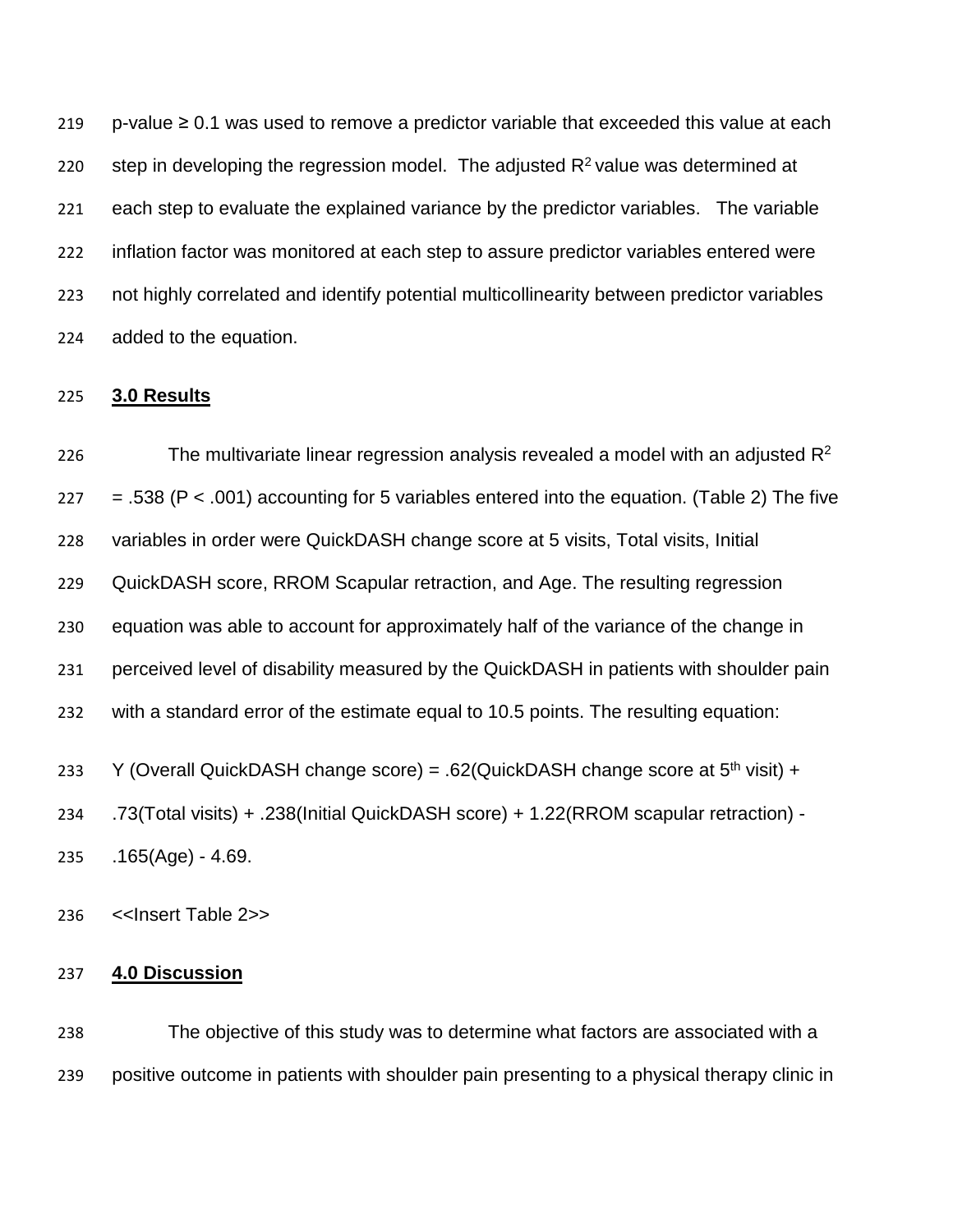a general orthopedic practice population. With the recent emphasis on value-based 241 health care<sup>24, 25</sup> and estimating final outcomes through the use of G-codes<sup>26</sup> clinicians need to establish and refine reasonable predictors for patient outcomes. The current study predicts short-term outcomes, as indicated by patient self-reported outcomes using the QuickDASH change scores and provides clinicians a potential tool to estimate outcome change scores in patients with shoulder pain.

## **4.1 Comparison to Previous Studies**

 Previous studies have investigated short-term outcome predictors for patients with shoulder pain. A systematic review of shoulder disorders found strong evidence that high pain intensity predicts poor outcomes in primary care populations. It also revealed moderate evidence for long duration of complaints and high disability score at 251 baseline. Similar findings were obtained in another systematic review, which found only two prognostic factors associated with outcome in two or more studies, duration of pain 253 and baseline function.<sup>27</sup> All of these measures were included in this study however our results differed. Baseline pain level was not predictive of an overall change of the QuickDASH score, and higher initial QuickDASH scores were associated with greater change scores. It is logical and commonly reported that higher scores are predictive of 257 greater change as there is more opportunity for change.<sup>28</sup> Based on previous studies we 258 expected the duration of symptoms and pain levels to be predictive of change scores.<sup>6,</sup>  $27$  These results were not observed in this study. The previous systematic reviews were primarily in prospective cohort studies and the current study is a retrospective cohort limiting the impact of this study's findings related to these two variables. In reviewing our data duration of symptoms ranged from very acute at .2 months to very chronic - 161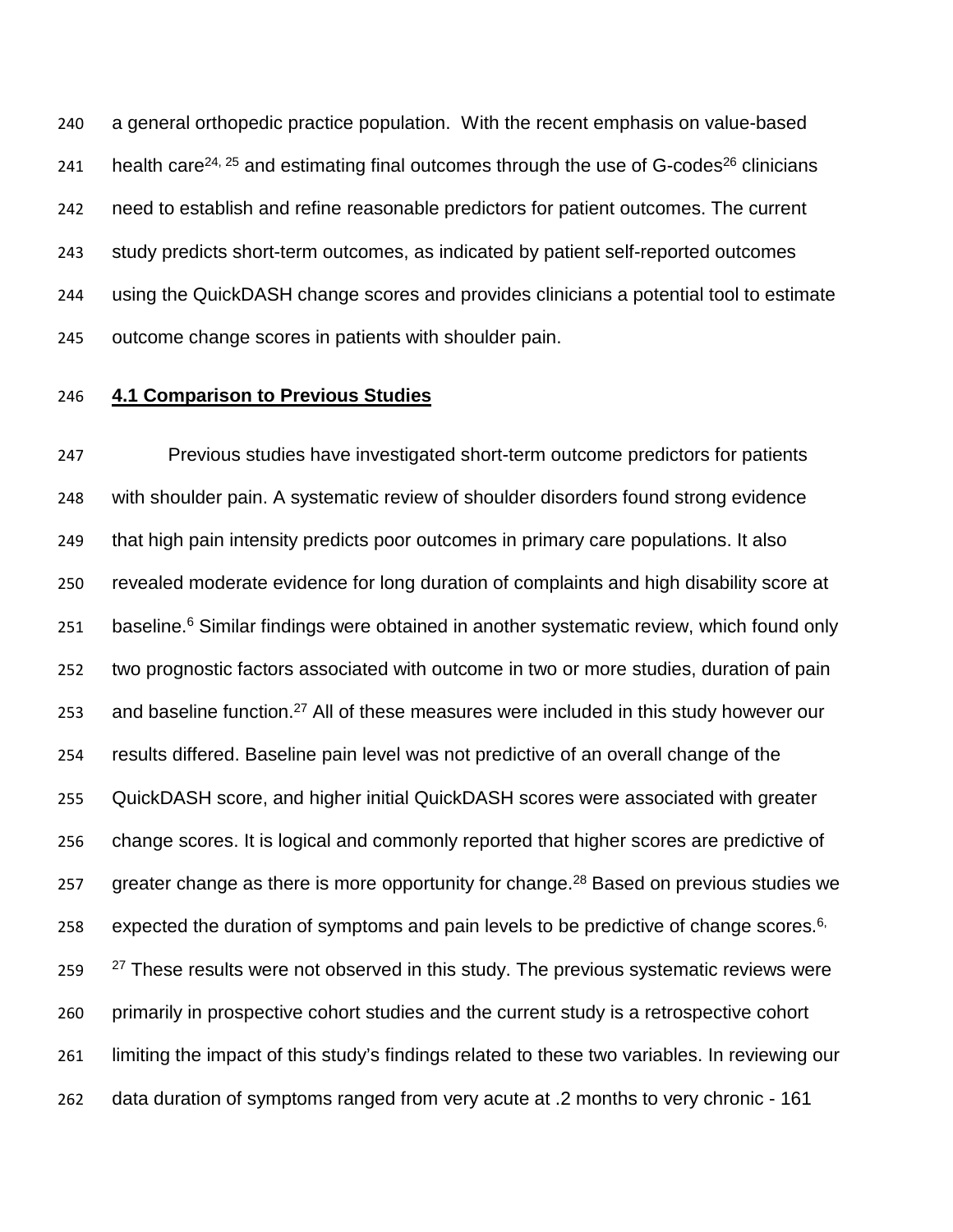months. However, duration of symptoms was skewed toward the acute end of the continuum as 61% of all 128 subjects identified their duration of symptoms as less than or equal to 4 months. This relatively tight distribution was observed for baseline pain measures as 64% of all subjects rated their pain between 4 and 7 on a numeric pain rating scale. The lack of variability for each of these predictor variables likely contributes to their absence in the final regression model.

 Previous studies investigating short-term outcomes of physical therapy lasting 3 270 months in duration found older age to predict greater disability at discharge.<sup>29, 30</sup> The use of age as a predictor is consistent with the results from the current study. We identified age as a negative predictor, indicating the greater the age, the poorer our outcome. However, this is a non-modifiable predictor variable and was a significant but weak predictor of final outcome as it was the last variable included in the regression model. Clinicians need to remember that in a regression model, it is the combination of variables that create the model, rather than a single variable and the relative importance is indicated by explained variance which in this case only contributed 1.5% of the explained variance.

 The current study supports previous research that identified incorporating active 280 interventions as prognostic of positive outcomes in patients with shoulder pain.<sup>9, 10</sup> It is interesting to note that no other intervention was strongly correlated with a positive 282 outcome other than resistive scapular retraction exercises.<sup>29</sup> A substantial number of the patients included in this study exhibited signs and symptoms of impingement syndrome, though we did not specifically limit this study to patients with symptoms of impingement alone. Because we excluded patients with significant motion restrictions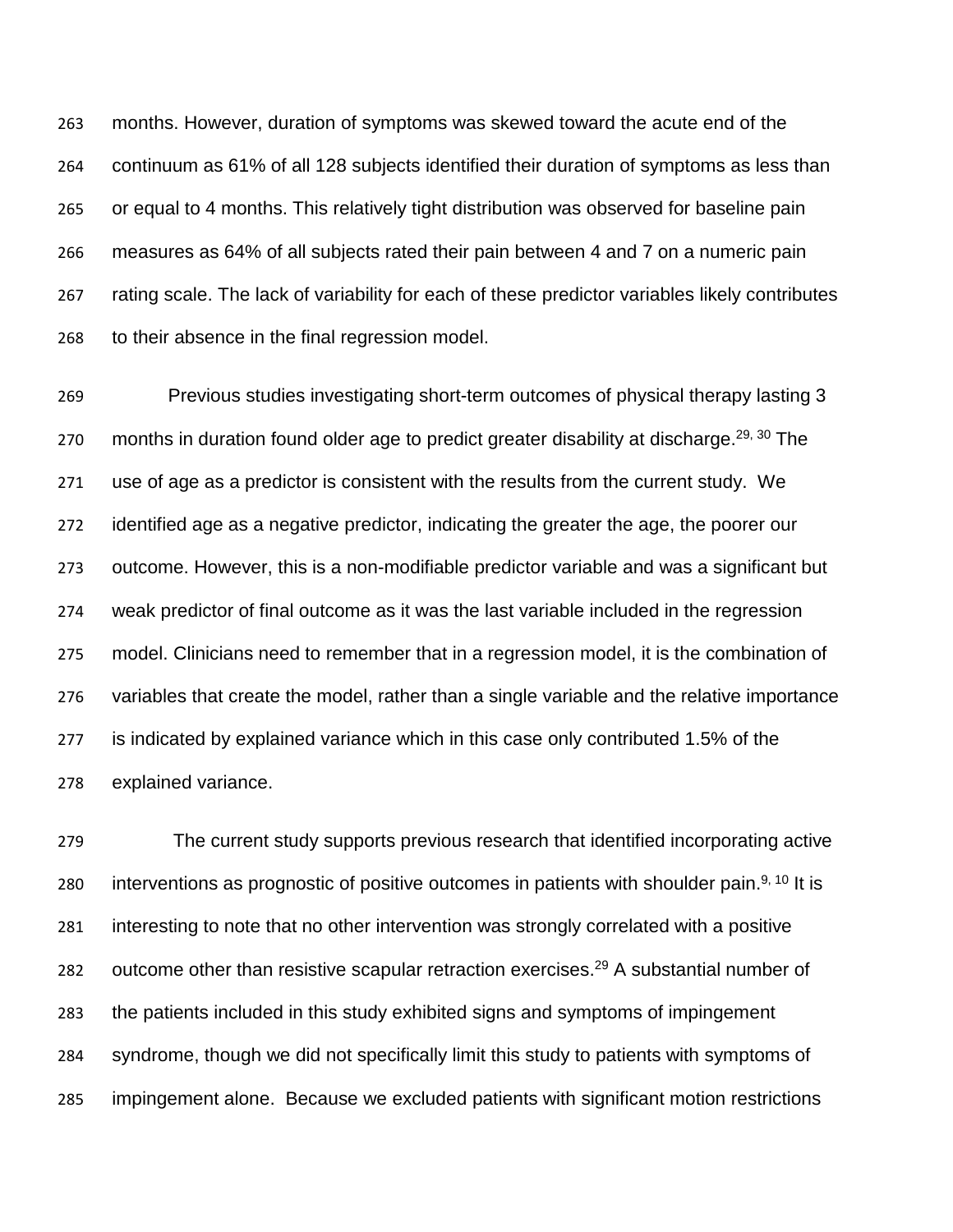and clinical findings consistent with shoulder instability, the majority of the remaining patients demonstrated rotator cuff involvement. Exercises focusing on scapular 288 retraction provide benefit by increasing subacromial space<sup>31, 32</sup> and thereby reducing 289 shoulder pain and dysfunction.  $23, 33, 34$  Experienced therapists note that scapular exercise is a fundamental element in their treatment of patients with shoulder pain likely 291 to have sub-acromial impingement.

 Another factor that was a positive predictor of overall change in QuickDASH score in the current study was the total number of therapy visits. Though the aim of any treatment protocol is to achieve established goals in as timely a manner as possible, this information suggests there is important value in ultimate patient outcome by persisting with a treatment regimen, even if progress occurs at a slow pace. Given this evidence, therapists should be encouraged to persist in pursuing treatment goals and continue to evaluate specific features of treatment interventions, especially working to see that patient's "buy in" to the value of disciplined compliance with the prescribed 300 exercise regimen.<sup>35</sup> In making this recommendation, it is recognized that beyond some, as yet, unidentified upper threshold of visit number, the positive predictive characteristic indicated by our research probably fades in value. We did not seek to establish that upper limit of visits as that was not the focus of the current study.

 The results of the current study provide treating clinicians with useful information to track patient progress and modify treatment interventions based on that progress. The variable in our study most closely associated with predicting a successful patient response was the QuickDASH change score at the  $5<sup>th</sup>$  therapy visit. This variable by itself was capable of explaining 40% of the variance of the overall change in the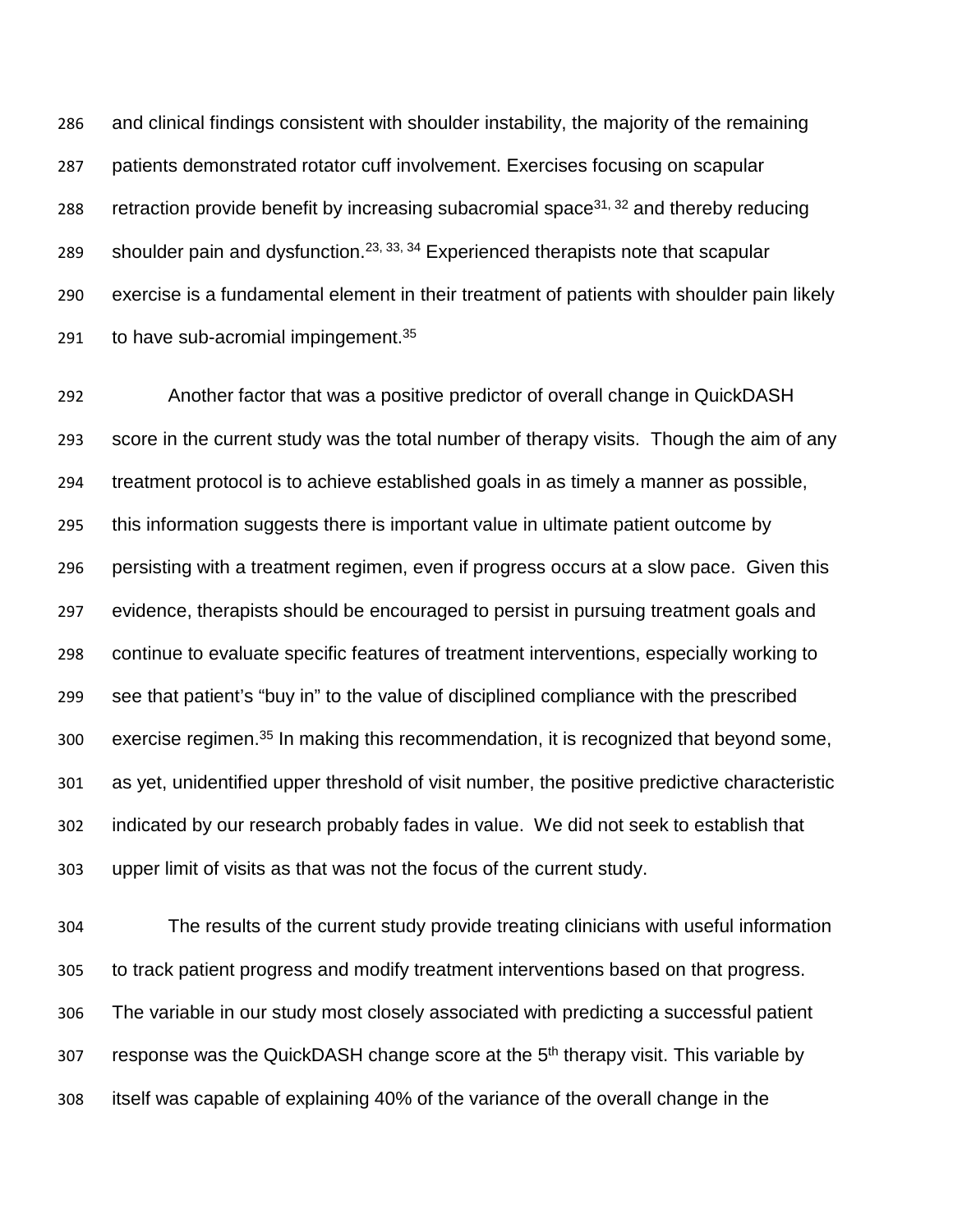309 QuickDash score at discharge. Tate et al., $^{23}$  demonstrated graphically in their report that patients with shoulder impingement who exhibited significant improvement had at 2 weeks improved by approximately 15 points. Their sample was only 10 patients, but our findings agree and support their conclusions and a similar trend of early improvement in patient-reported outcomes. This is consistent with the current study as the average improvement of all patients in our study was 11 points improvement with a 95% confidence interval ranging from 9-13 points. This meets and exceeds the minimally clinically important difference of 8 points identified as meaningful improvement in 317 patients with shoulder pain.<sup>15</sup> The use of patient-reported outcomes throughout the course of care, and not just at the beginning and end of treatment, is valuable as indicated by the results of the current study. This is important as it allows therapists the opportunity to adjust therapeutic intervention in an effort to prevent protracted pain and disability when patients do not self-report clinically meaningful functional progress. Failure to note substantial progress during the first five therapy visits should alert clinicians to examine the range of interventions for any given patient.<sup>13</sup>

## **4.2 Clinical Implications**

 The linear regression equation created from this dataset provides clinicians with a tool to estimate QuickDASH change score at discharge. This equation indicates that all variables are positive predictors of the overall QuickDASH change score except for age. The age variable has a negative sign indicating that for every year older the overall QuickDASH change score is decreased by .16 units. Any value can be applied to estimate the overall change in QuickDASH score. For the following example, the mean values for each predictive variable from Table 1 were used.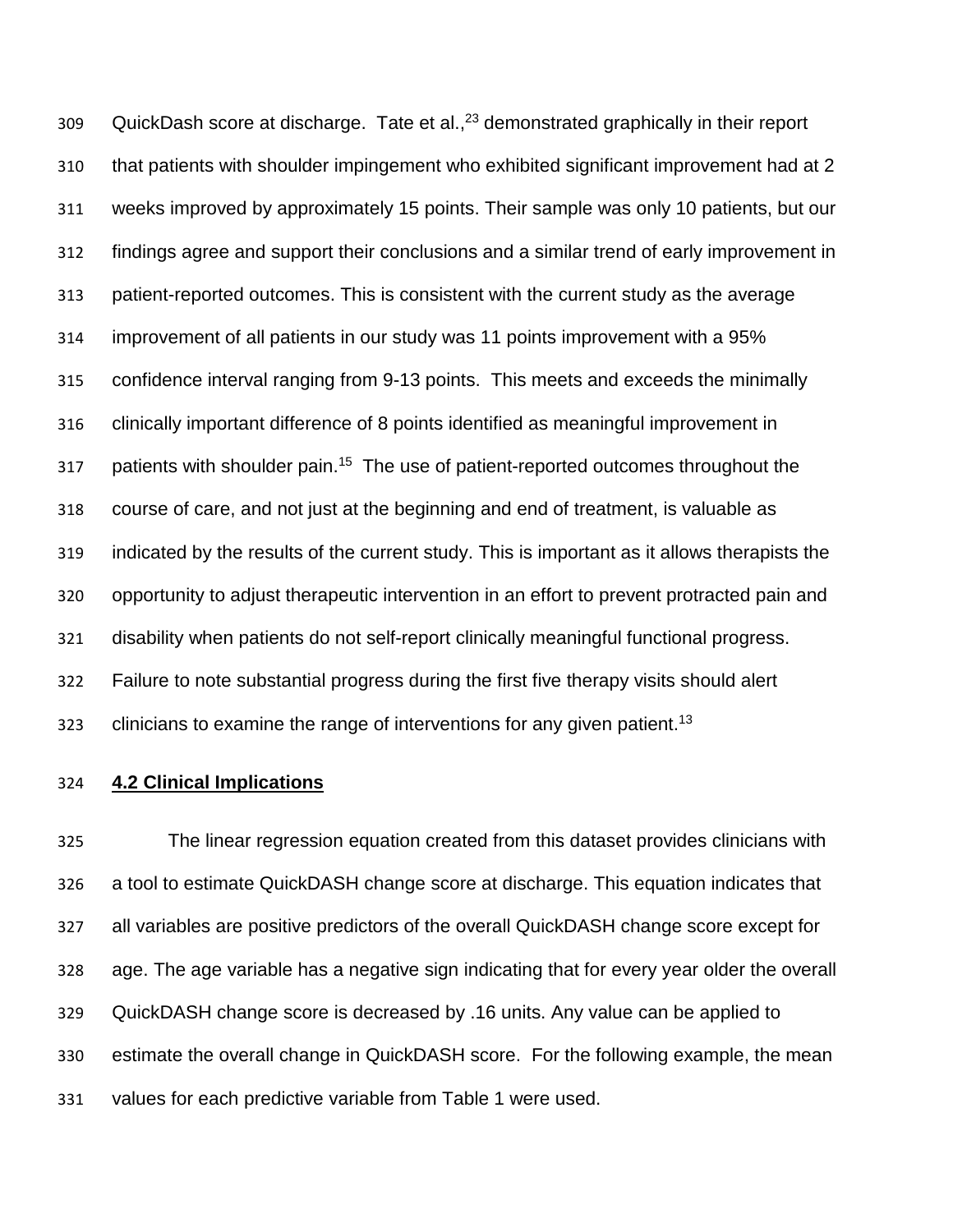| 332 | QuickDASH change score at $5th$ visit =11                                                 |
|-----|-------------------------------------------------------------------------------------------|
| 333 | Total visits $= 12$                                                                       |
| 334 | Initial QuickDASH score = 40                                                              |
| 335 | RROM scapular retraction = $4$                                                            |
| 336 | $Age = 50$                                                                                |
| 337 | Constant = $-4.69$                                                                        |
| 338 | Equation $(.62(11) + .73(12) + .238(40) + 1.22(4) - .165(50) - 4.69) = 17$                |
| 339 | Applying the regression equation presented in the results section with mean               |
| 340 | values yields an estimated change score equal to 17 points. In applying this equation,    |
| 341 | the standard error of estimate, which equals 10.5 also has to be taken into               |
| 342 | consideration. The standard error of estimate for a regression equation functions similar |
| 343 | to a standard deviation of the mean, which would indicate that change score could vary    |
| 344 | from 6.5 to 27.5 points. The wide range of scores is explained by the fact that the       |
| 345 | equation only explains approximately 50% of the variance of the overall QuickDASH         |
| 346 | change score and indicates that other factors not considered may contribute to the final  |
| 347 | outcome. This equation is not a perfect estimator of final change score but provides      |
| 348 | clinicians with the major predictor variables to consider and a useful tool to estimate   |
| 349 | prognosis.                                                                                |

 Through examining the data from a different perspective, clinicians should focus on achieving an eleven point change or greater in the first five visits. The data was further evaluated to determine how likely a change of 11 points at visit 5 predicts a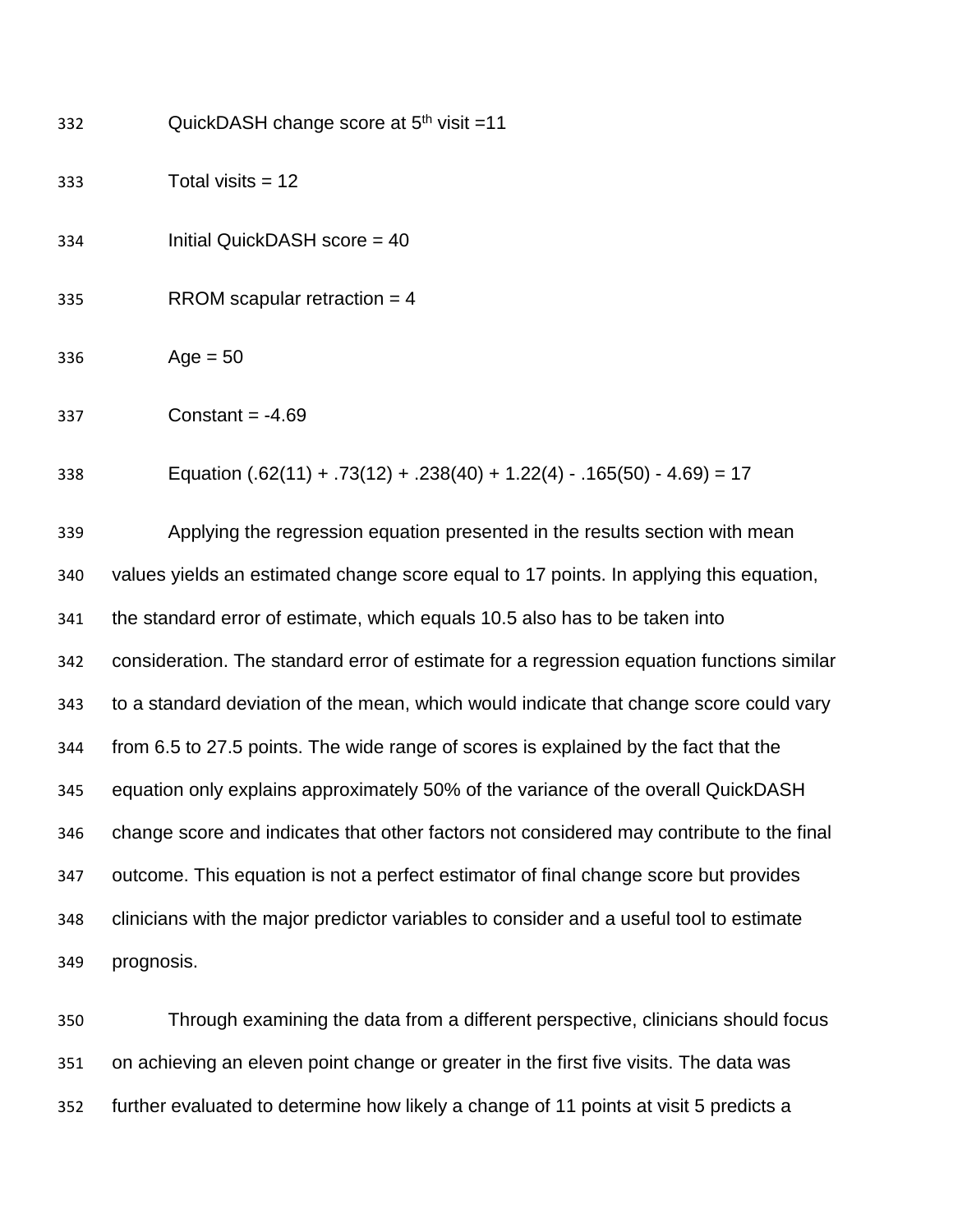QuickDASH change score of 17 or greater at discharge. Fifty-five out of the 128 patients had an overall QuickDASH change score greater than 17. Forty-one out of 55 or 74.5% of those patients had a change of 11 or more points on the QuickDASH at visit 5. This left 73 patients with an overall QuickDASH change score under 17 points. Fifty-three out of 73 or 72.6% of those patients had a QuickDASH change score under 11 points at visit 5. This change value has been found to be the minimal detectable change score 359 with the QuickDASH in patients with shoulder pain.<sup>15</sup> This demonstrates that early use of patient-reported outcomes provide clinicians with the patient's perspective of how they are recovering from their shoulder injury and is essential in patient-centered 362 evidence-based rehabilitation.<sup>36-39</sup>

#### **4.3 Limitations**

 A number of limitations exist in the present study. This is a retrospective study which has a common limitation of missing data. This study is no different. A lack of objective data in the chart reviews relating to inclusion criteria limited our ability to diagnose patients with a specific condition such as subacromial impingement syndrome. It is very challenging, and much debate is ongoing in the literature regarding how to 369 categorize these patients.<sup>21, 40</sup> We attempted to include potential patients by using reasonably strict exclusion criterion to limit our patient population, since advanced imaging was not available for all patients during this retrospective review of physical therapy notes. As a retrospective study all patients information is derived from either self-report or from therapist reported findings. There are details that could have contributed to the explaining final outcomes that were not able to be obtained or coded in a manner to allow adequate investigation such as continuous measures of motion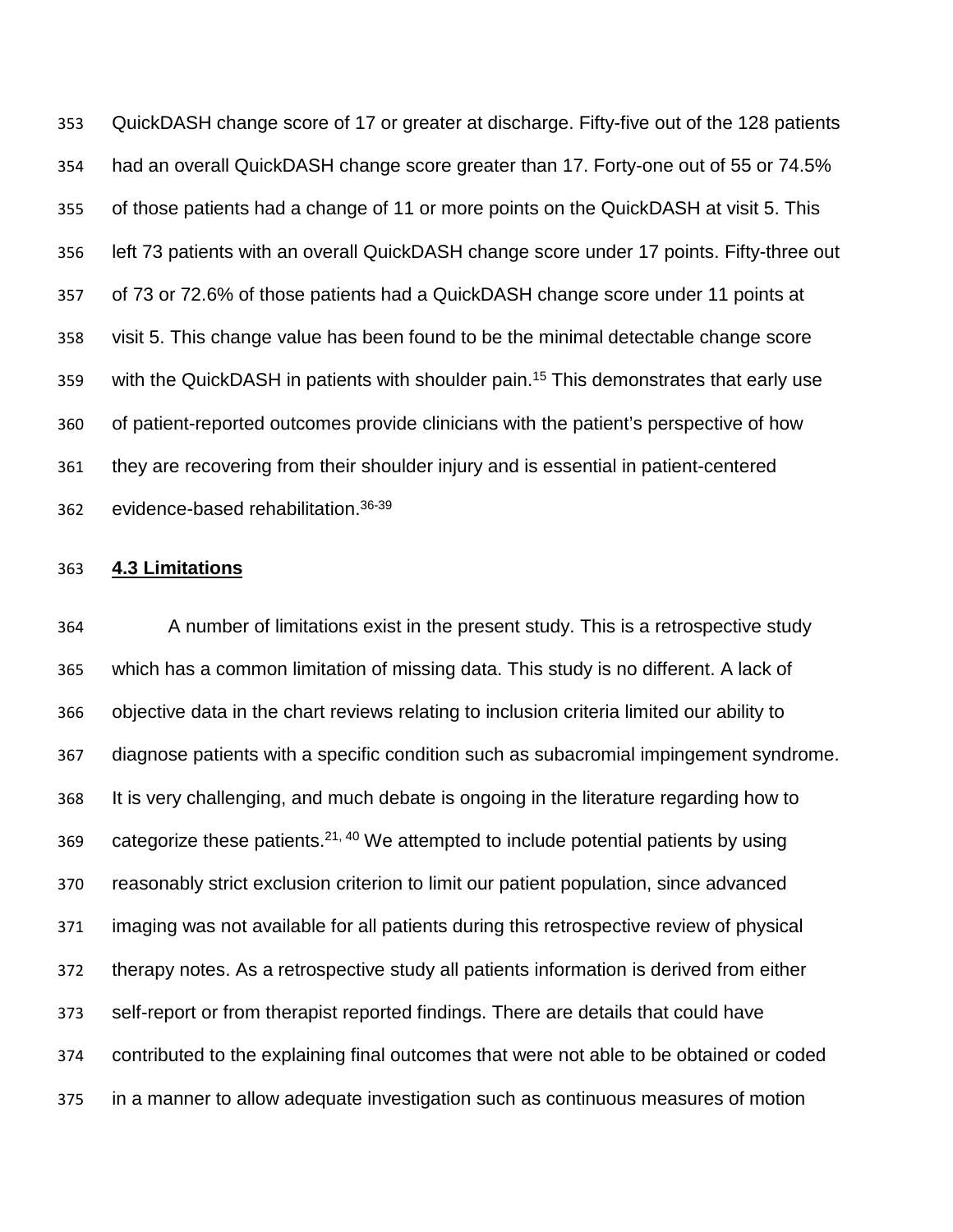and strength measures in a standard manner. Future studies may be designed to create a more stringent inclusion criteria related to diagnosing sub-acromial impingement and using a prospective, rather than a retrospective design.

 Another significant limitation refers to the generalizability of the results. The study was conducted in a single outpatient facility in the south region of the United States with only four treating therapists. It is unknown whether the results of our study will apply to other patient populations in different clinical settings. Future research should seek to replicate the present study in various regions of the country with a different cohort of patients to improve the generalizability of these results. Additionally, the specific intervention parameters were not well defined in this study. For example, it is not clear what aspects of the joint capsule were targeted with glenohumeral mobilization. More accurate treatment descriptions in a prospective, more controlled study may assist future therapists in determining specific treatment plans for their patients. Finally, the number of patients included in this study (n=128) was relatively low considering the number of variables considered in the regression model and may have led to less reliable results. Future research would benefit from including a larger number of patients in a similar study.

#### **4.4 Conclusion**

 The goal of this study was to identify the best predictors of patient-reported outcome change scores at discharge in patients with shoulder pain. We identified four positive predictive factors with the greatest predictor being QuichDASH change score at visit 5 using a retrospective design. The other three positive predictive factors were the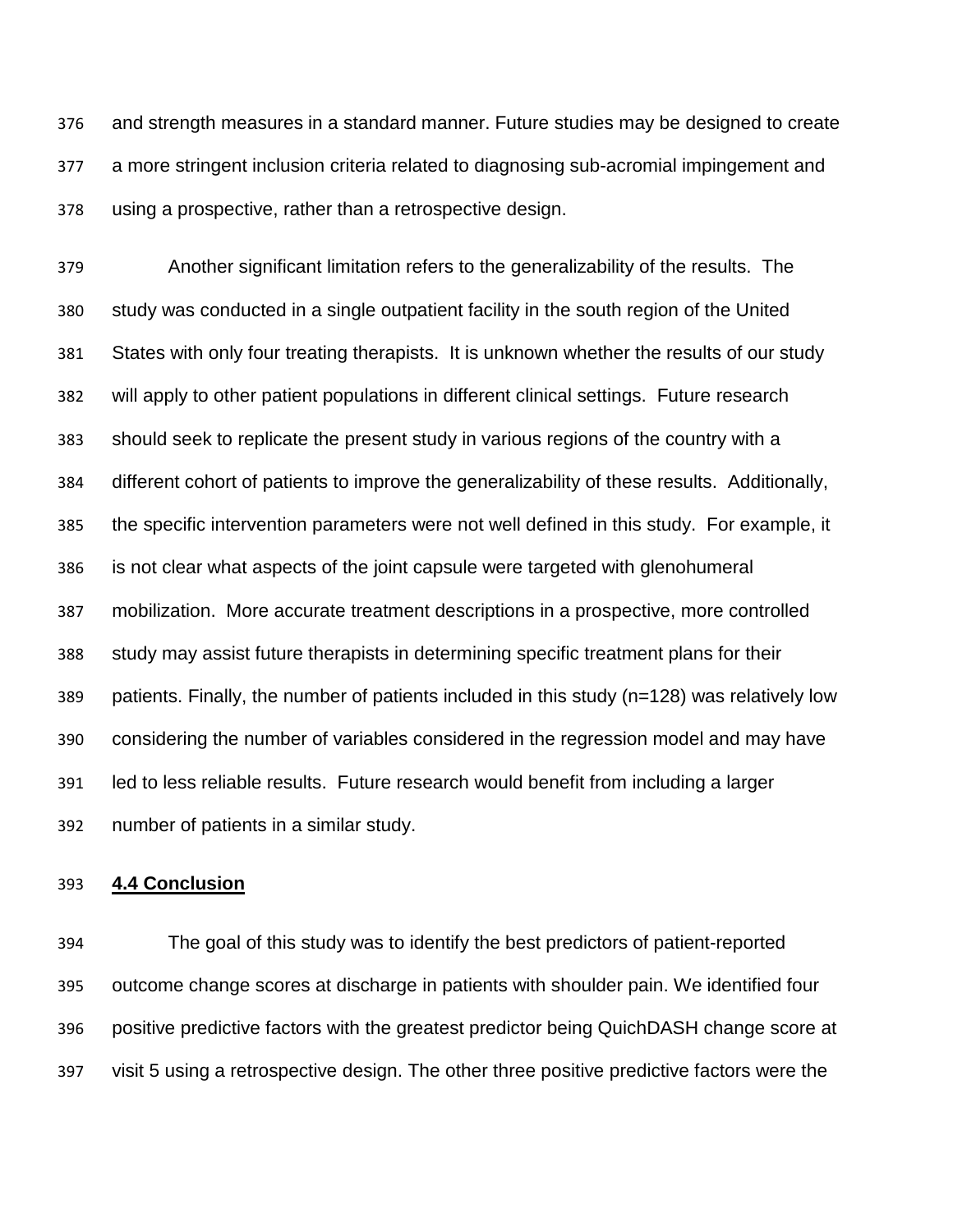number of patient visits, initial QuickDASH score, and incorporation of scapular retraction resistive exercises. The only negative predictor was the age of the patient, which is not modifiable. A change score of 11 points, equivalent to the minimal 401 detectable change score for the QuickDASH, early in rehabilitation is a positive 402 indication that patients with shoulder pain are on a positive trajectory to achieving a good outcome with rehabilitation.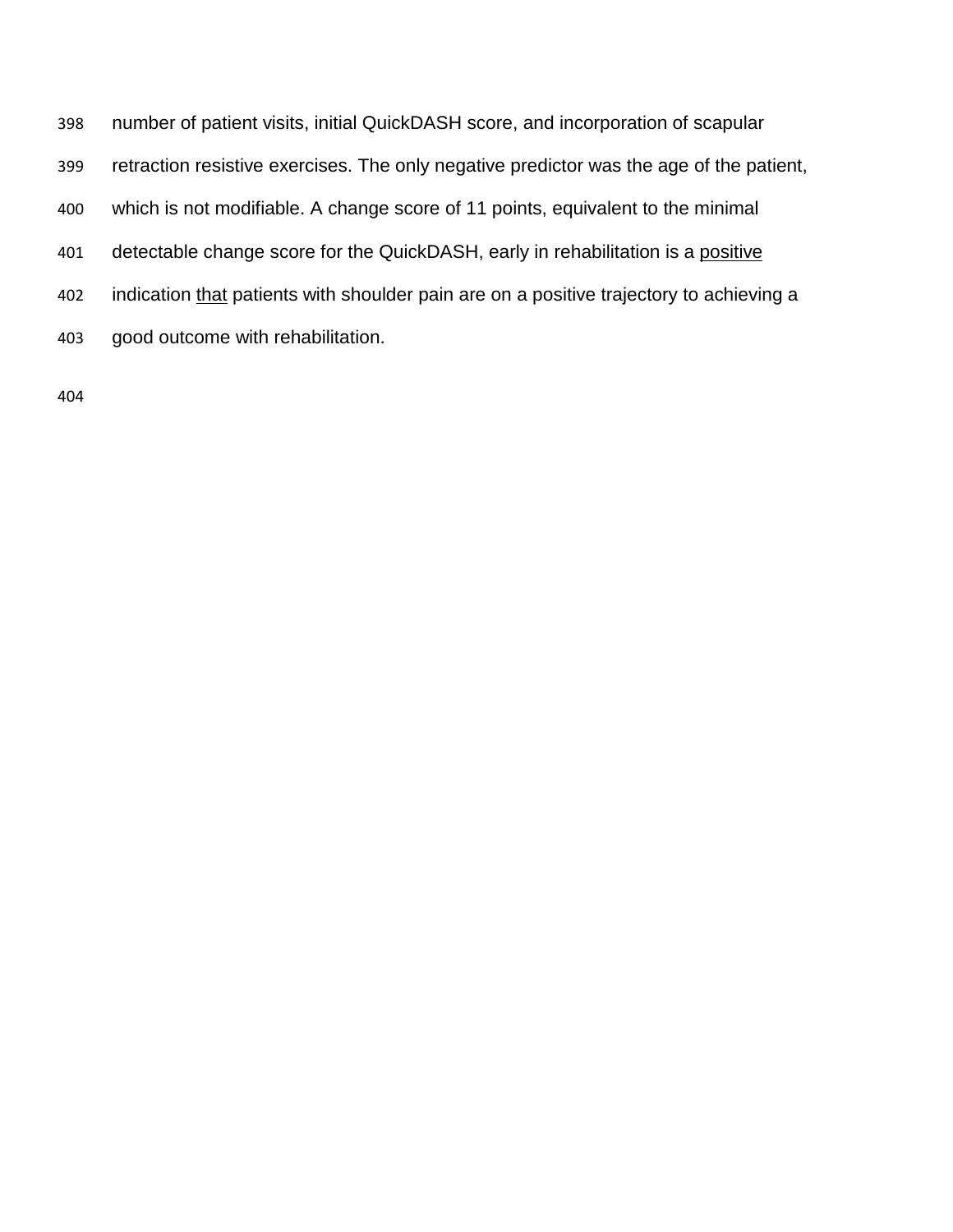## **5.0 References**

- **1.** Luime JJ, Koes BW, Hendriksen IJM, et al. Prevalence and incidence of shoulder pain in the general population; a systematic review. *Scandinavian Journal Of Rheumatology.* 2004;33:73-81.
- **2.** Pope DP, Croft PR, Pritchard CM, Silman AJ. Prevalence of shoulder pain in the community: the influence of case definition. *Ann Rheum Dis.* 1997;56:308-312.
- **3.** Croft P, Pope D, Silman A. The clinical course of shoulder pain: prospective cohort study in primary care. Primary Care Rheumatology Society Shoulder
- Study Group. *Bmj.* 1996;313:601-602.
- **4.** van der Windt DA, Koes BW, de Jong BA, Bouter LM. Shoulder disorders in
- general practice: incidence, patient characteristics, and management. *Annals Of The Rheumatic Diseases.* 1995;54:959-964.
- **5.** Winters JC, Sobel JS, Groenier KH, Arendzen JH, Meyboom-de Jong B. The
- long-term course of shoulder complaints: a prospective study in general practice.
- *Rheumatology (Oxford).* 1999;38:160-163.
- **6.** Kuijpers T, van der Windt DlAWM, van der Heijden GJMG, Bouter LM.
- Systematic review of prognostic cohort studies on shoulder disorders. *Pain.*
- 2004;109:420-431.
- **7.** Mallen CD, Peat G, Thomas E, Dunn KM, Croft PR. Prognostic factors for
- musculoskeletal pain in primary care: a systematic review. *Br J Gen Pract.*
- 2007;57:655-661.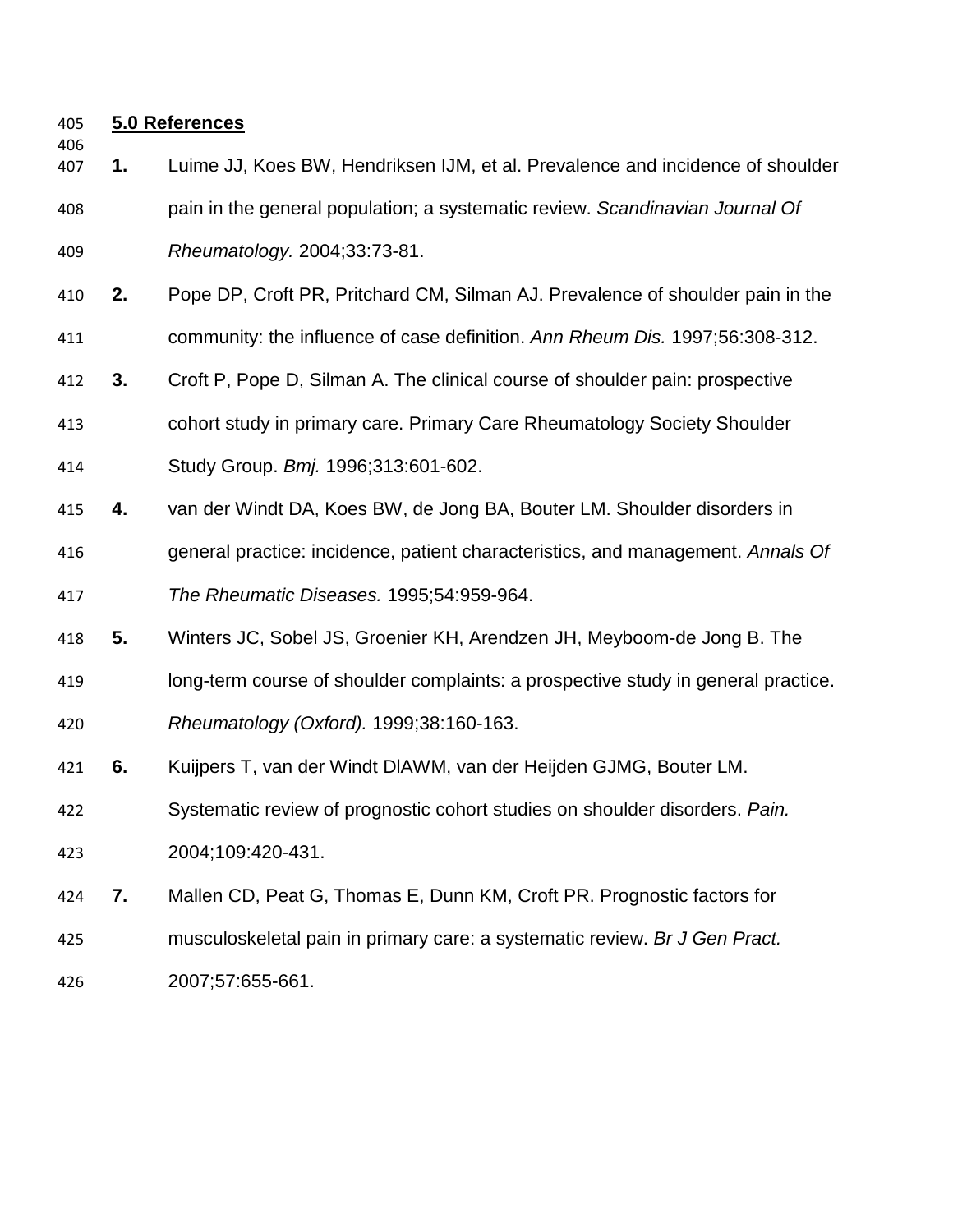**8.** Feleus A, Bierma-Zeinstra SM, Miedema HS, et al. Prognostic indicators for non- recovery of non-traumatic complaints at arm, neck and shoulder in general practice--6 months follow-up. *Rheumatology (Oxford).* 2007;46:169-176.

**9.** Hanratty CE, McVeigh JG, Kerr DP, et al. The effectiveness of physiotherapy

- exercises in subacromial impingement syndrome: a systematic review and meta-
- analysis. *Semin Arthritis Rheum.* 2012;42:297-316.
- **10.** Brox JI, Brevik JI. Prognostic factors in patients with rotator tendinosis (stage II impingement syndrome) of the shoulder. *Scandinavian Journal Of Primary Health Care.* 1996;14:100-105.
- **11.** Struyf F, De Hertogh W, Gulinck J, Nijs J. Evidence-based treatment methods for the management of shoulder impingement syndrome among Dutch-speaking physiotherapists: an online, web-based survey. *J Manipulative Physiol Ther.* 2012;35:720-726.

**12.** Axen I, Rosenbaum A, Robech R, Larsen K, Leboeuf-Yde C. The Nordic back

pain subpopulation program: can patient reactions to the first chiropractic

treatment predict early favorable treatment outcome in nonpersistent low back

pain? *Journal Of Manipulative And Physiological Therapeutics.* 2005;28:153-158.

 **13.** Bolton JE, Hurst HC. Prognostic factors for short-term improvement in acute and persistent musculoskeletal pain consulters in primary care. *Chiropractic &* 

*Manual Therapies.* 2011;19:27-27.

- **14.** Gummesson C, Ward MM, Atroshi I. The shortened disabilities of the arm,
- shoulder and hand questionnaire (QuickDASH): validity and reliability based on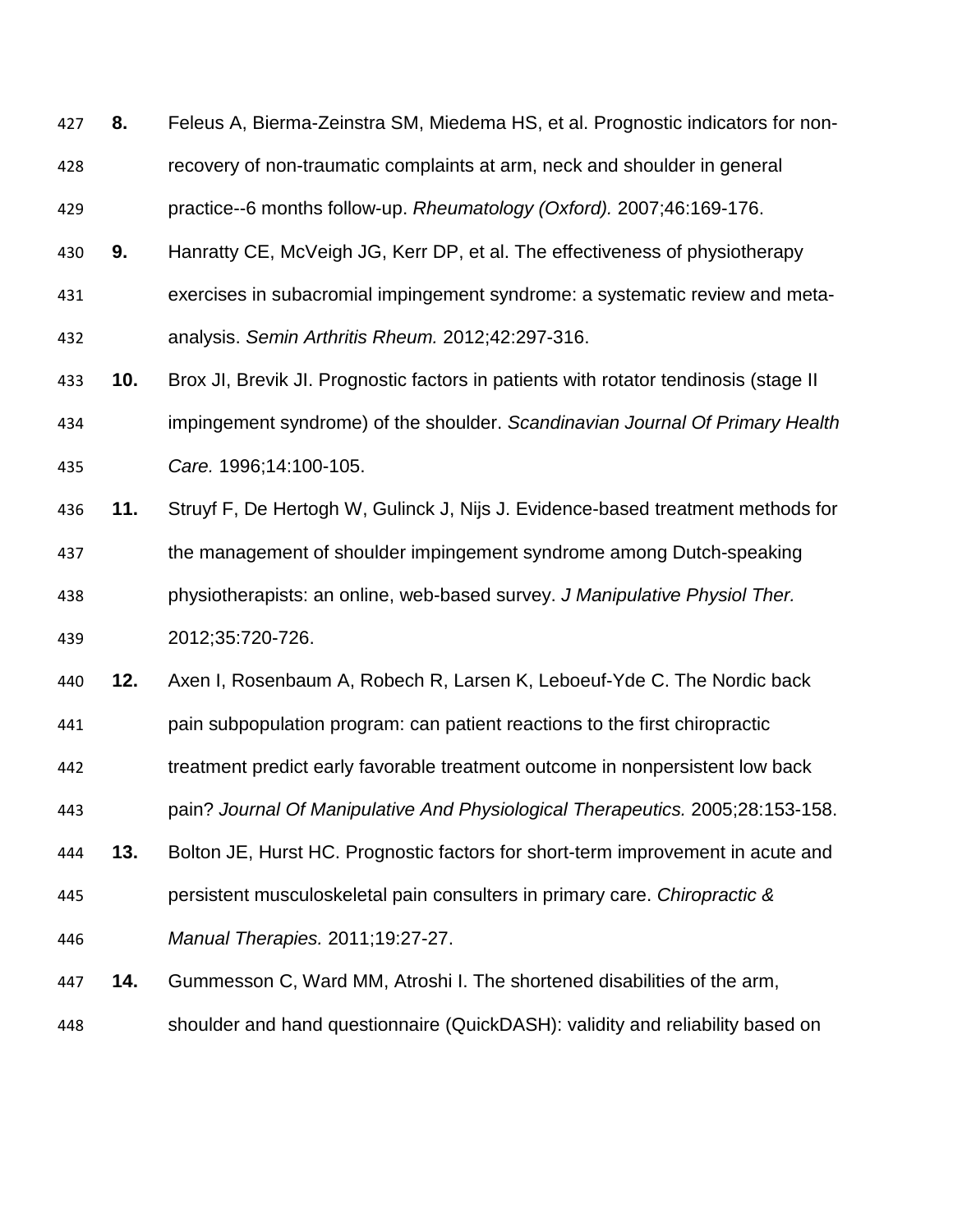- responses within the full-length DASH. *BMC musculoskeletal disorders.* 2006;7:44.
- **15.** Mintken PE, Glynn P, Cleland JA. Psychometric properties of the shortened
- disabilities of the Arm, Shoulder, and Hand Questionnaire (QuickDASH) and
- Numeric Pain Rating Scale in patients with shoulder pain. *J Shoulder Elbow*
- *Surg.* 2009;18:920-926.
- **16.** Wainner RS, Fritz JM, Irrgang JJ, Boninger ML, Delitto A, Allison S. Reliability and diagnostic accuracy of the clinical examination and patient self-report
- measures for cervical radiculopathy. *Spine.* 2003;28:52-62.
- **17.** Hegedus EJ, Goode A, Campbell S, et al. Physical examination tests of the shoulder: a systematic review with meta-analysis of individual tests. *Br J Sports Med.* 2008;42:80-92; discussion 92.
- **18.** Kelley MJ, Shaffer MA, Kuhn JE, et al. Shoulder pain and mobility deficits: adhesive capsulitis. *J Orthop Sports Phys Ther.* 2013;43:A1-31.
- **19.** Bamji AN, Erhardt CC, Price TR, Williams PL. The painful shoulder: can
- consultants agree? *Br J Rheumatol.* 1996;35:1172-1174.
- **20.** Bigliani LU, Levine WN. Subacromial impingement syndrome.
- *J.Bone.Joint.Surg.Am.* 1997;79:1854-1868.
- **21.** de Witte PB, de Groot JH, van Zwet EW, et al. Communication breakdown:
- clinicians disagree on subacromial impingement. *Med Biol Eng Comput.*
- 2014;52:221-231.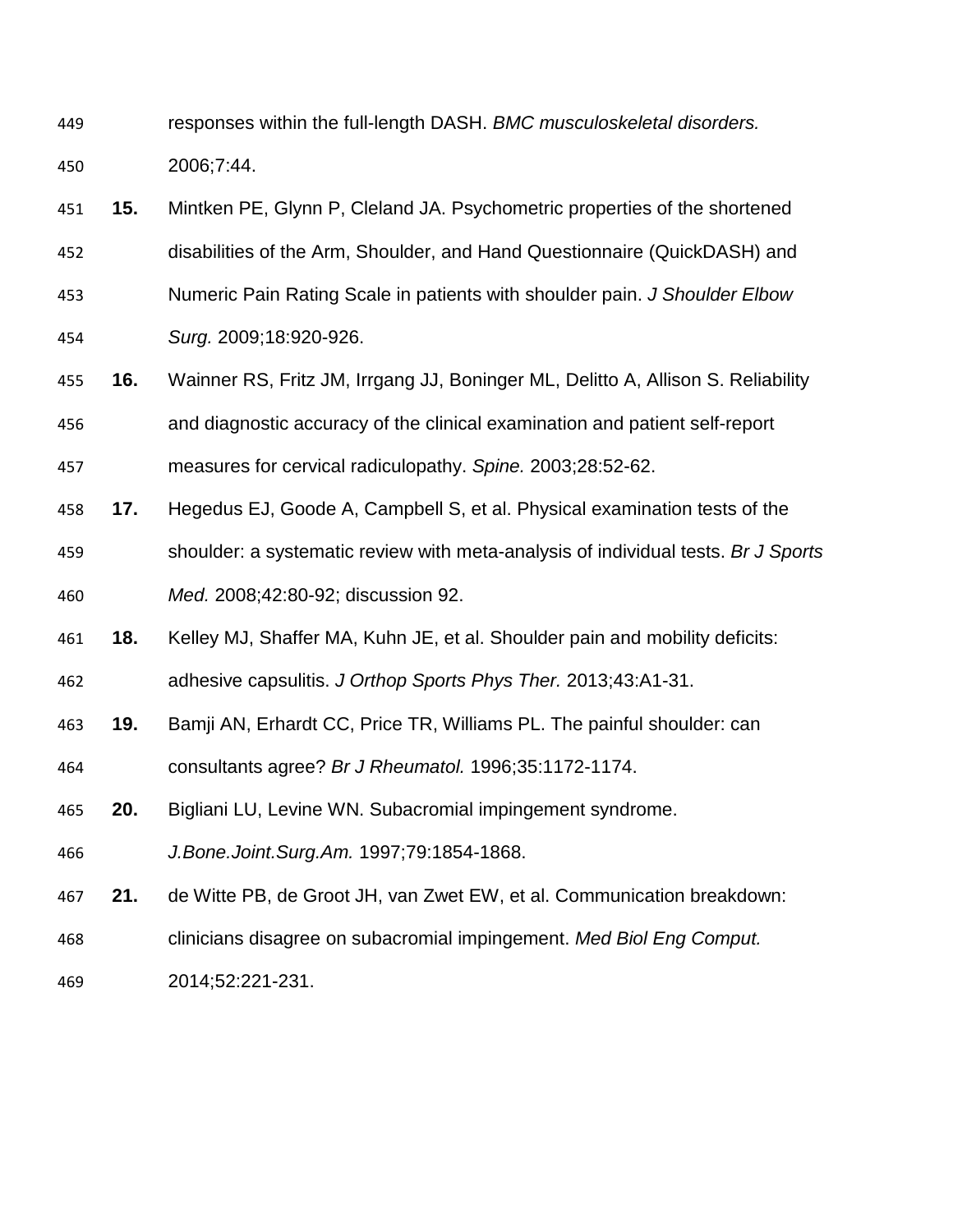| 470 | 22. | Mullaney MJ, McHugh MP, Johnson CP, Tyler TF. Reliability of shoulder range of      |
|-----|-----|-------------------------------------------------------------------------------------|
| 471 |     | motion comparing a goniometer to a digital level. Physiotherapy Theory And          |
| 472 |     | Practice. 2010;26:327-333.                                                          |
| 473 | 23. | Tate AR, McClure PW, Young IA, Salvatori R, Michener LA. Comprehensive              |
| 474 |     | impairment-based exercise and manual therapy intervention for patients with         |
| 475 |     | subacromial impingement syndrome: a case series. J Orthop Sports Phys Ther.         |
| 476 |     | 2010;40:474-493.                                                                    |
| 477 | 24. | Fritz JM. Physical therapy in a value-based healthcare world. J Orthop Sports       |
| 478 |     | Phys Ther. 2012;42:1-2.                                                             |
| 479 | 25. | Porter ME. What Is Value in Health Care?. New Engl J Med. 2010;363:2477-            |
| 480 |     | 2481.                                                                               |
| 481 | 26. | Register F. Centers for Medicare and Medicaid Services: Department of Health        |
| 482 |     | and Human Services; 2012.                                                           |
| 483 | 27. | Chester R, Shepstone L, Daniell H, Sweeting D, Lewis J, Jerosch-Herold C.           |
| 484 |     | Predicting response to physiotherapy treatment for musculoskeletal shoulder         |
| 485 |     | pain: a systematic review. BMC Musculoskel. Disord. 2013;14:203-203.                |
| 486 | 28. | Hays RD, Woolley JM. The concept of clinically meaningful difference in health-     |
| 487 |     | related quality-of-life research. How meaningful is it? Pharmacoeconomics.          |
| 488 |     | 2000;18:419-423.                                                                    |
| 489 | 29. | van der Heijden GJ. Shoulder disorders: a state-of-the-art review. Bailliere's best |
| 490 |     | practice & research. Clinical rheumatology. 1999;13:287-309.                        |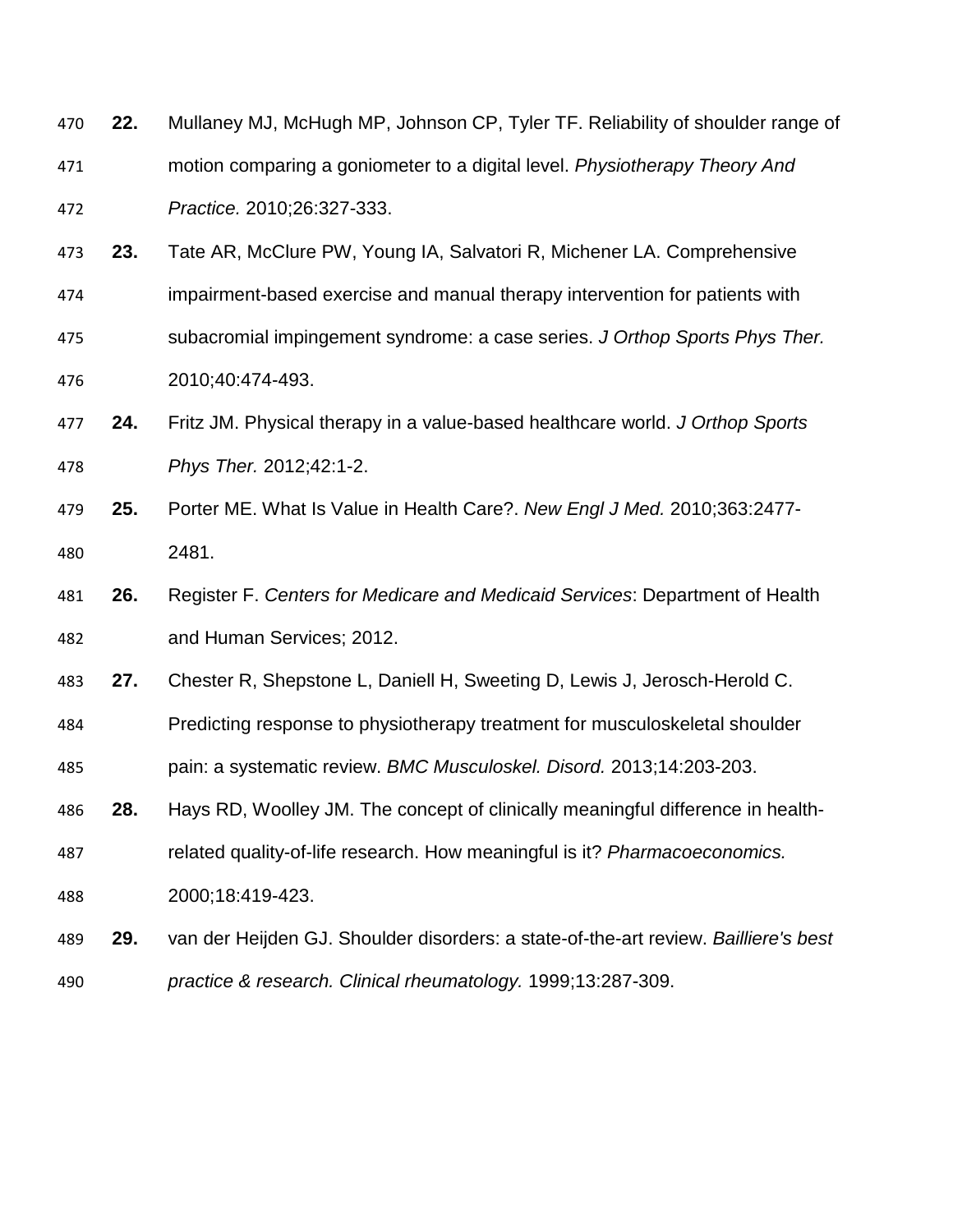- **30.** Kennedy CA, Manno M, Hogg-Johnson S, et al. Prognosis in soft tissue disorders of the shoulder: predicting both change in disability and level of disability after treatment. *Physical Therapy.* 2006;86:1013-1032.
- **31.** Solem-Bertoft E, Nordin M, Rahme H, Westerberg CE. The hand in neck
- manoeuvre as a toll to analyze pain-generating mechanisms in the subacromial
- impingement syndrome. *Clinical Orthopaedics and Related Research.*

1994;26:59-64.

- **32.** Seitz AL, McClure PW, Lynch SS, Ketchum JM, Michener LA. Effects of scapular
- dyskinesis and scapular assistance test on subacromial space during static arm elevation. *J Shoulder Elbow Surg.* 2012;21:631-640.
- **33.** De Mey K, Danneels L, Cagnie B, Cools AM. Scapular muscle rehabilitation exercises in overhead athletes with impingement symptoms: effect of a 6-week training program on muscle recruitment and functional outcome. *The American journal of sports medicine.* 2012;40:1906-1915.
- **34.** McClure PW, Bialker J, Neff N, Williams G, Karduna A. Shoulder function and 3-
- dimensional kinematics in people with shoulder impingement syndrome before
- and after a 6-week exercise program. *Phys Ther.* 2004;84:832-848.
- **35.** Hanratty CE, Kerr DP, Wilson IM, et al. Physical Therapists' Perceptions and Use
- of Exercise in the Management of Subacromial Shoulder Impingement
- Syndrome: Focus Group Study. *Phys Ther.* 2016;96:1354-1363.
- **36.** Jaeschke RZ, Guyatt GH, Sackett DL. Users' guides to the medical literature III
- how to use an article about a diagnostic test are the results of the study valid?
- *Journal of the American Medical Association.* 1994;271:389-391.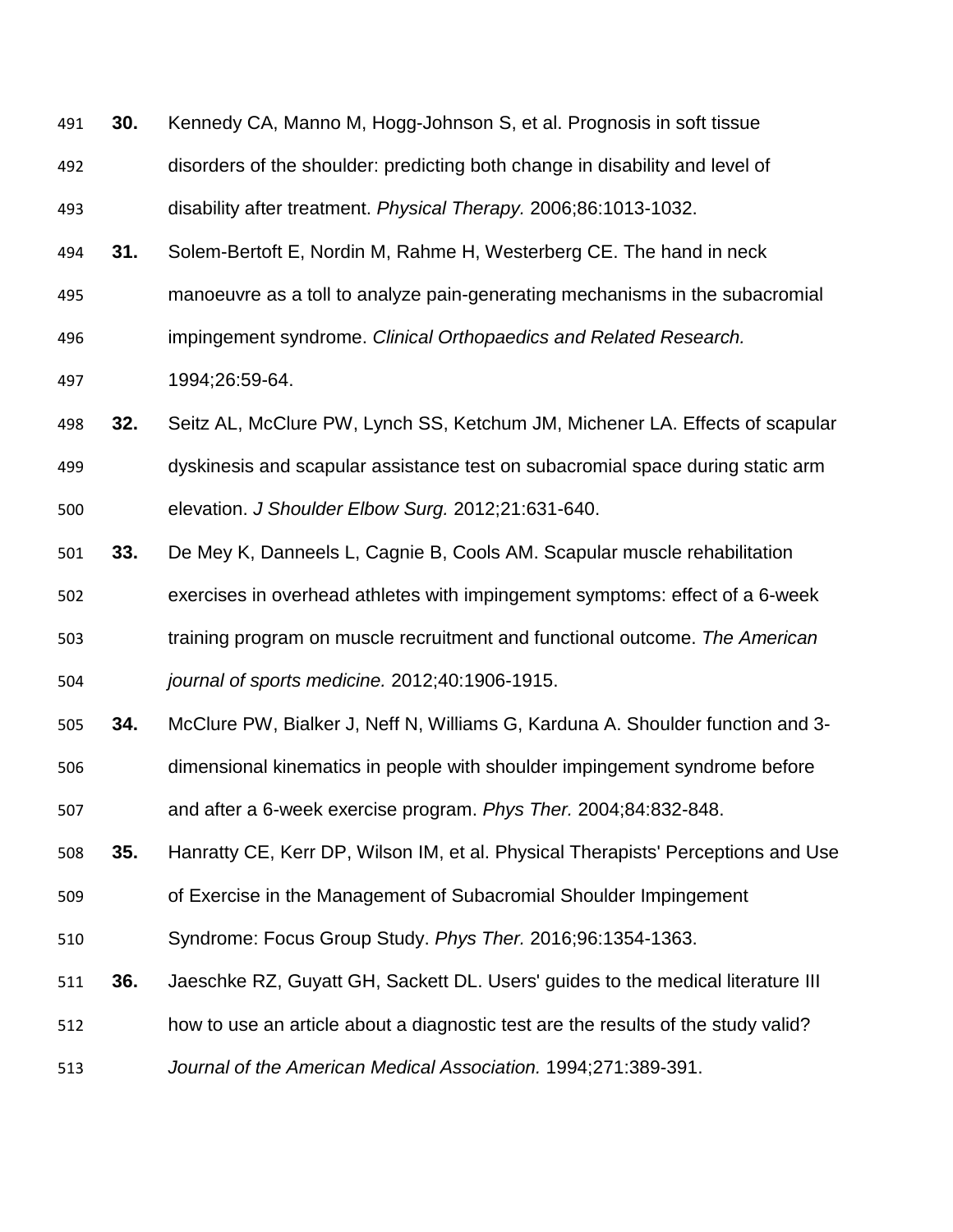|     | 514 <b>37.</b> | Sackett DL, Rosenberg WMC, Gray JAM, Haynes RB, Richardson WS. Evidence |
|-----|----------------|-------------------------------------------------------------------------|
| 515 |                | based medicine: what it is and what it isn't. Bmj. 1996;312:71-72.      |

- **38.** MacDermid J, Michlovitz S. Incorporating outcome measures into evidence-
- based practice. In: Law M, MacDermid J, eds. *Evidence-Based Rehabilitation*.
- 2nd ed. Thorofare: Slack; 2008:63-94.
- **39.** MacDermid JC. An introduction to evidence-based practice for hand therapists. *J Hand Ther.* 2004;17:105-117.
- **40.** Braman JP, Zhao KD, Lawrence RL, Harrison AK, Ludewig PM. Shoulder
- impingement revisited: evolution of diagnostic understanding in orthopedic
- surgery and physical therapy. *Med Biol Eng Comput.* 2014;52:211-219.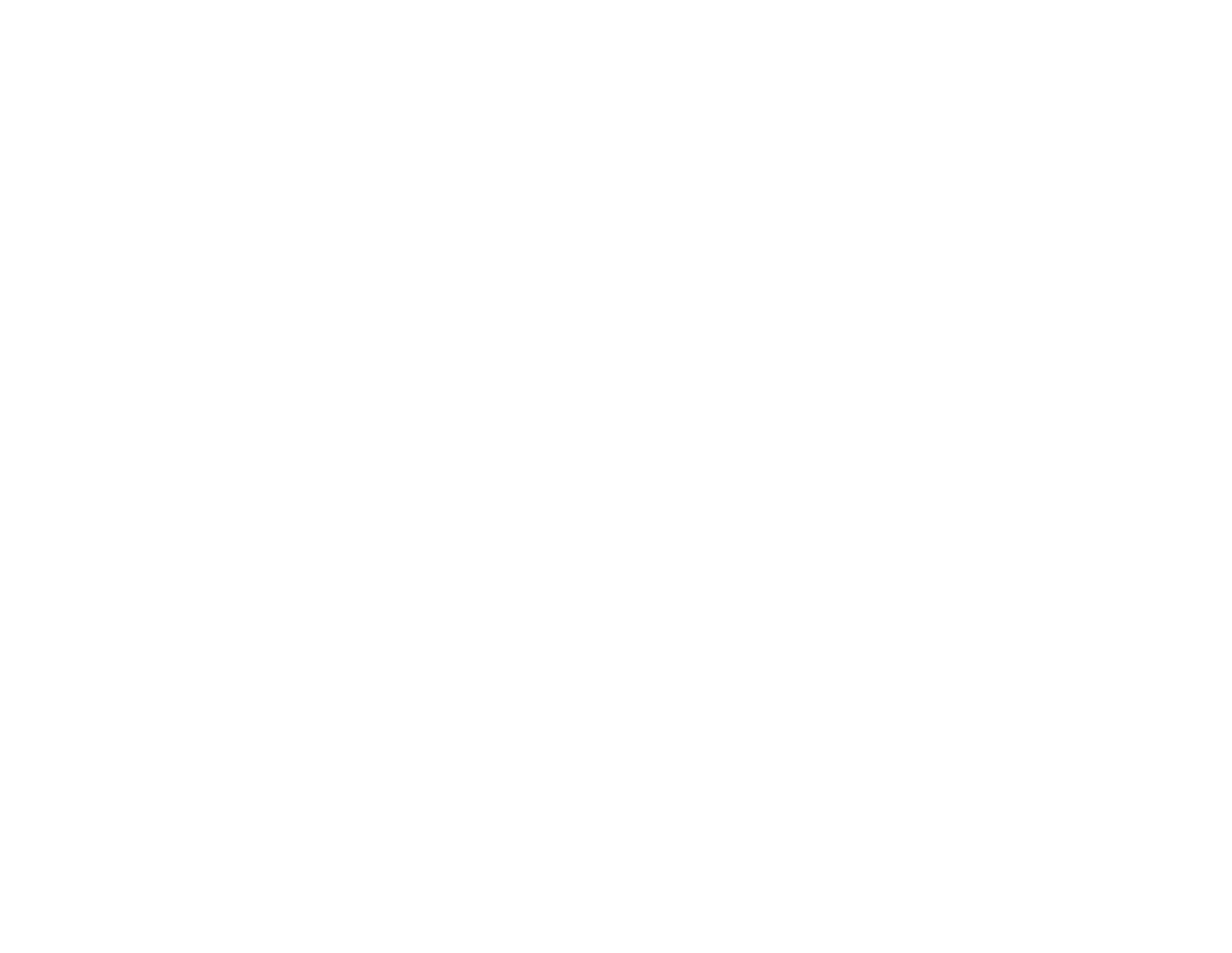**Table 1.** Description of data extracted from 128 patients' charts. Continuous data presented with means, standard deviation and 95% confidence intervals of the means. Binomial data is presented as frequency counts.

| Data Category         | Variable                                           | Mean   | Standard<br><b>Deviation</b> | 95% CI<br>Lower<br>Boundary | 95% CI<br>Upper<br><b>Boundary</b> | Present       | Absent       |
|-----------------------|----------------------------------------------------|--------|------------------------------|-----------------------------|------------------------------------|---------------|--------------|
| Dependent<br>Variable | Overall Change<br>QuickDASH score                  | 16.72  | 15.54                        | 14.03                       | 19.42                              |               |              |
| Comorbidities         | Cancer                                             |        |                              |                             |                                    | 6             | 122          |
| Comorbidities         | Alcohol                                            |        |                              |                             |                                    | 94            | 34           |
| Comorbidities         | Tobacco                                            |        |                              |                             |                                    | 18            | 110          |
| Comorbidities         | <b>Diabetes</b>                                    |        |                              |                             |                                    | 15            | 113          |
| Dash Score            | <b>Initial QuickDash score</b>                     | 39.81  | 16.55                        | 36.95                       | 42.68                              |               |              |
| Dash Score            | QuickDash change<br>score at 5 <sup>th</sup> visit | 11.10  | 12.91                        | 8.87                        | 13.34                              |               |              |
| Demographics          | Age                                                | 52.83  | 12.23                        | 50.71                       | 54.95                              |               |              |
| Demographics          | Sex                                                |        |                              |                             |                                    | 74 females    | 54 males     |
| Demographics          | Height (cm)                                        | 170.51 | 10.59                        | 168.68                      | 172.34                             |               |              |
| Demographics          | Weight (kg)                                        | 83.79  | 21.68                        | 80.04                       | 87.55                              |               |              |
| <b>History</b>        | Mechanism                                          |        |                              |                             |                                    | 90 atraumatic | 38 traumatic |
| History               | Duration of symptoms<br>(months)                   | 7.61   | 17.02                        | 4.66                        | 10.56                              |               |              |
| History               | Work related                                       |        |                              |                             |                                    | 18            | 110          |
| <b>History</b>        | Previous injury                                    |        |                              |                             |                                    | 39            | 89           |
| <b>Physical Exam</b>  | Limited shoulder<br>elevation                      |        |                              |                             |                                    | 79            | 49           |
| <b>Physical Exam</b>  | Pain (NPRS)                                        | 5.60   | 2.09                         | 5.24                        | 5.96                               |               |              |
| Treatment             | <b>IFC</b>                                         | 0.59   | 1.61                         | 0.31                        | 0.87                               | 16            | 112          |
| Treatment             | <b>TENS</b>                                        | 1.97   | 2.40                         | 1.55                        | 2.39                               | 55            | 73           |
| Treatment             | Muscle stimulation                                 | 1.45   | 2.24                         | 1.06                        | 1.84                               | 39            | 89           |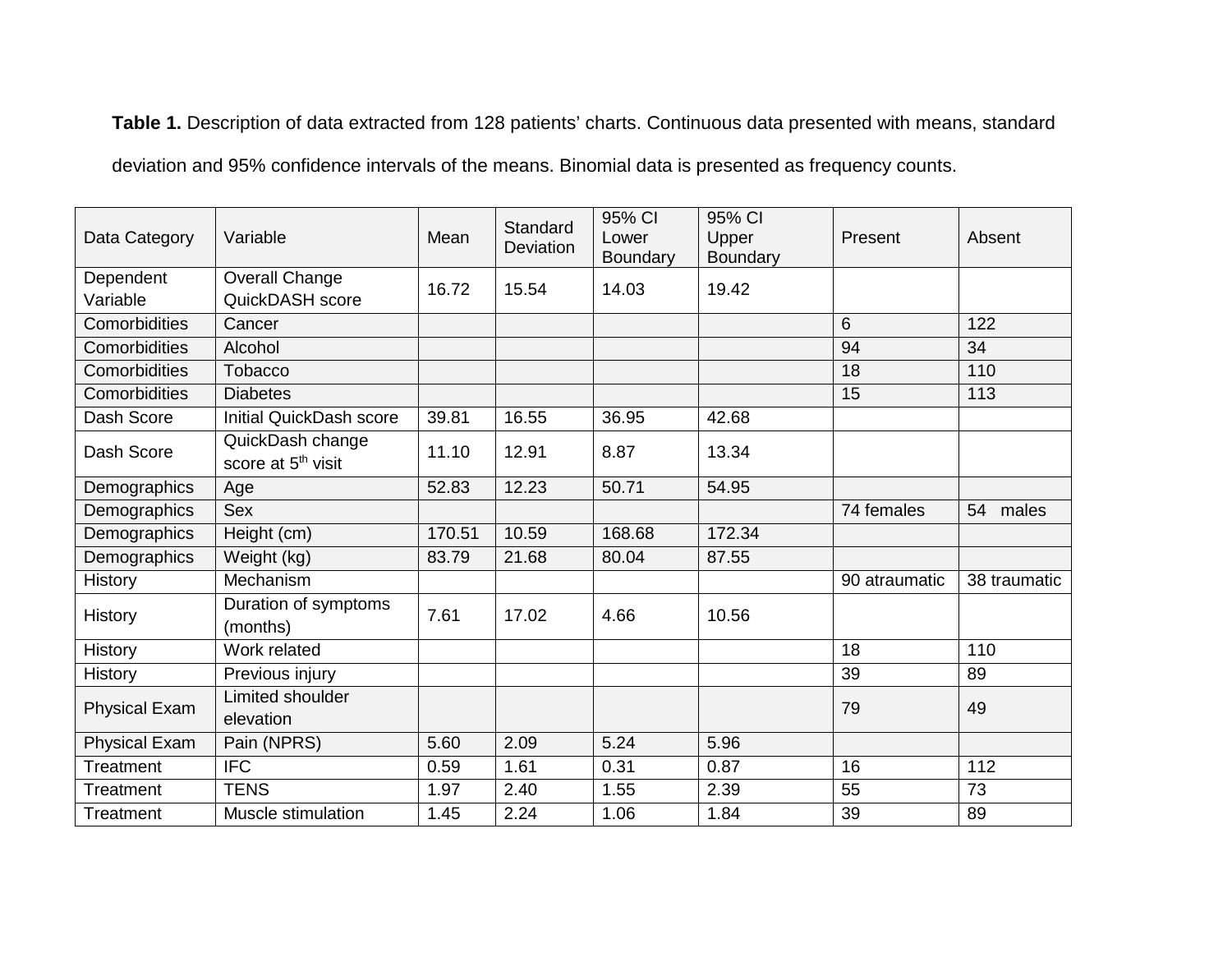| <b>Treatment</b>                                 | Iontophoresis                     | 3.31  | 2.28 | 2.92    | 3.71  | 89  | 39  |
|--------------------------------------------------|-----------------------------------|-------|------|---------|-------|-----|-----|
| <b>Treatment</b>                                 | <b>Ultrasound</b>                 | 3.76  | 2.12 | 3.39    | 4.12  | 100 | 28  |
| Treatment                                        | Spine Mobilization<br>0.63        |       | 1.57 | 0.36    | 0.90  | 20  | 108 |
| Treatment                                        | Glenohumeral<br>mobilization      | 3.73  | 1.73 | 3.43    | 4.03  | 111 | 17  |
| Treatment                                        | Soft tissue mobilization          | 0.72  | 1.66 | 0.43    | 1.01  | 22  | 106 |
| <b>Treatment</b>                                 | PROM flexion                      | 0.64  | 1.57 | 0.37    | 0.91  | 21  | 107 |
| <b>Treatment</b>                                 | <b>PROM</b> external rotation     | 2.57  | 2.25 | 2.18    | 2.96  | 80  | 48  |
| <b>Treatment</b>                                 | <b>PROM</b> internal rotation     | 1.25  | 2.00 | 0.90    | 1.60  | 40  | 88  |
| Treatment                                        | <b>AAROM</b> flexion              | 2.45  | 2.29 | 2.05    | 2.84  | 73  | 55  |
| Treatment                                        | <b>AAROM</b> external<br>rotation | 0.38  | 1.23 | 0.17    | 0.60  | 13  | 115 |
| <b>Treatment</b>                                 | <b>AAROM</b> internal rotation    | 0.10  | 0.67 | $-0.02$ | 0.22  | 3   | 125 |
| Treatment                                        | RROM internal rotation            | 2.41  | 2.26 | 2.02    | 2.81  | 75  | 53  |
| Treatment                                        | <b>RROM</b> external rotation     | 2.73  | 2.18 | 2.35    | 3.10  | 87  | 41  |
| <b>Treatment</b>                                 | RROM scapular<br>protraction      | 1.00  | 1.76 | 0.69    | 1.31  | 38  | 90  |
| Treatment                                        | RROM scapular<br>retraction       | 4.13  | 1.70 | 3.83    | 4.42  | 112 | 16  |
| <b>Treatment</b>                                 | <b>RROM</b> flexion               | 1.01  | 1.85 | 0.69    | 1.33  | 34  | 94  |
| Treatment                                        | Posture exercises                 | 1.50  | 2.18 | 1.12    | 1.88  | 43  | 85  |
| Treatment                                        | <b>Total visits</b>               | 12.18 | 5.83 | 11.17   | 13.19 |     |     |
| frequency                                        |                                   |       |      |         |       |     |     |
| <b>Treatment</b><br>Visits per week<br>frequency |                                   | 2.08  | 0.60 | 1.97    | 2.18  |     |     |

CI = Confidence Interval

NPRS = numerical pain rating scale

Present = number of people in the sample that received the treatment or had the condition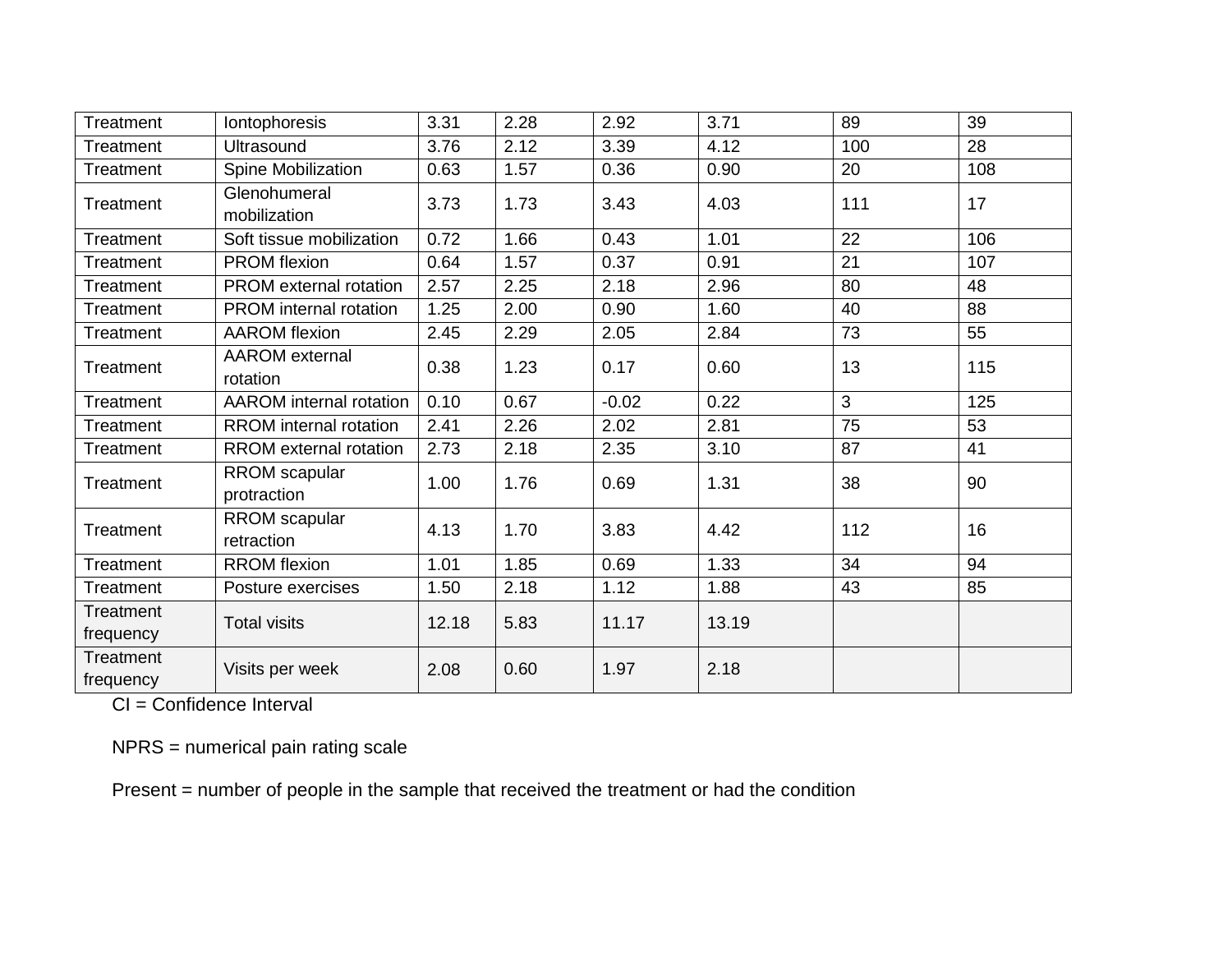Absent = number of people in the sample that did not receive the treatment or did not have the condition

- Rx = Treatment category
- IFC = Interferential current
- TENS = Transcutaneous electrical nerve stimulation
- PROM = Passive range of motion
- AAROM = Active assistive range of motion
- RROM = Resistive range of motion